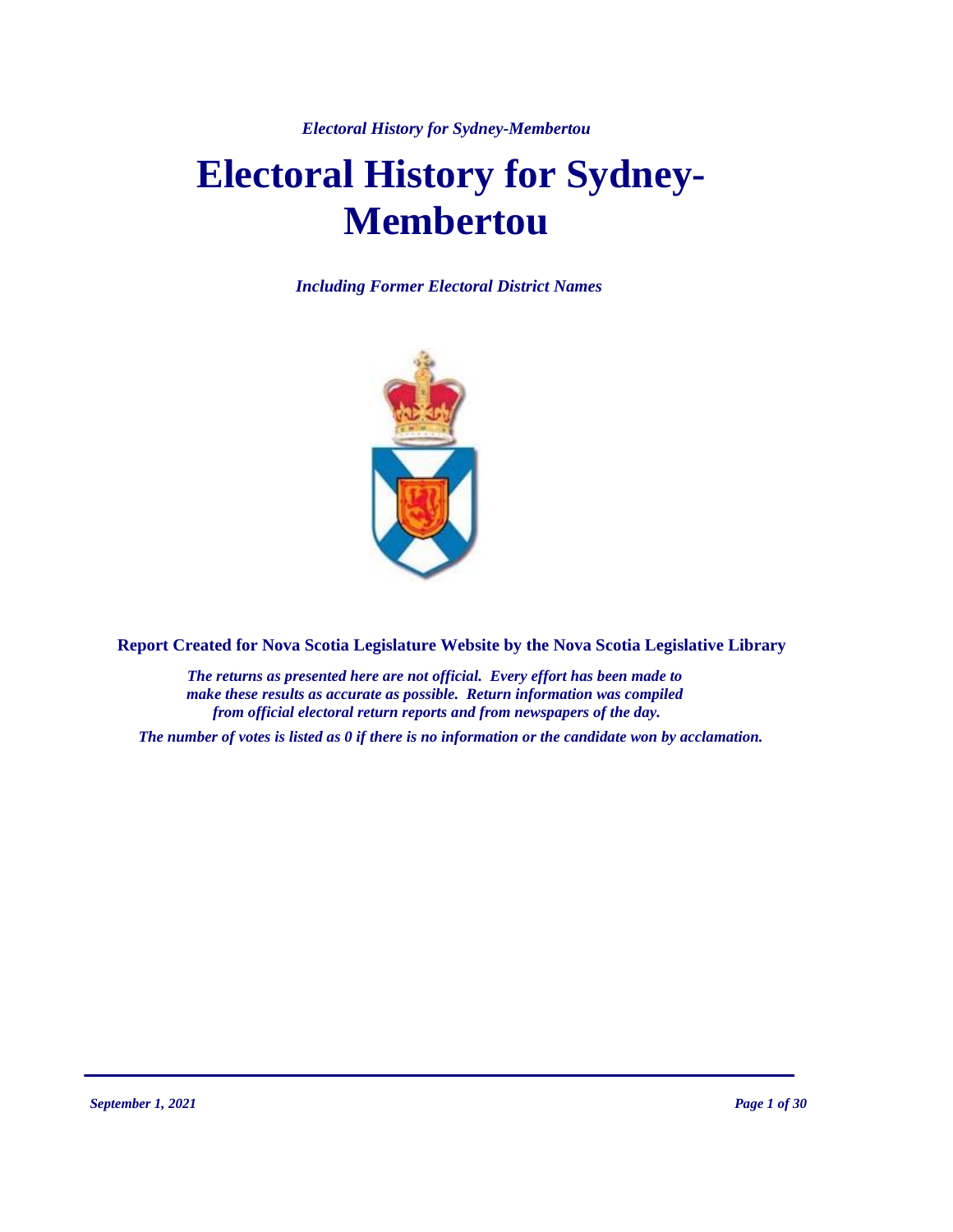### *Electoral History for Sydney-Membertou*

# *Sydney-Membertou*

*In 2021, Sydney-Whitney Pier was renamed Sydney-Membertou. The new district loses Whitney Pier and uses Highway 125 as a boundary.*

| <b>Member Elected</b>                        | <b>Election Date</b>            | <b>Party Elected</b> |
|----------------------------------------------|---------------------------------|----------------------|
| <b>Mombourquette, Derek</b><br><b>Curtis</b> | 17-Aug-2021                     | Liberal              |
|                                              | Majority:<br>(2184)             |                      |
| <b>Candidate</b>                             | <b>Party</b>                    | <b>Votes</b>         |
| Mombourquette, Derek                         | Liberal                         | 4561                 |
| Doucette, Madonna                            | New Democratic Party            | 2377                 |
| Singer, Pauline                              | <b>Progressive Conservative</b> | 1467                 |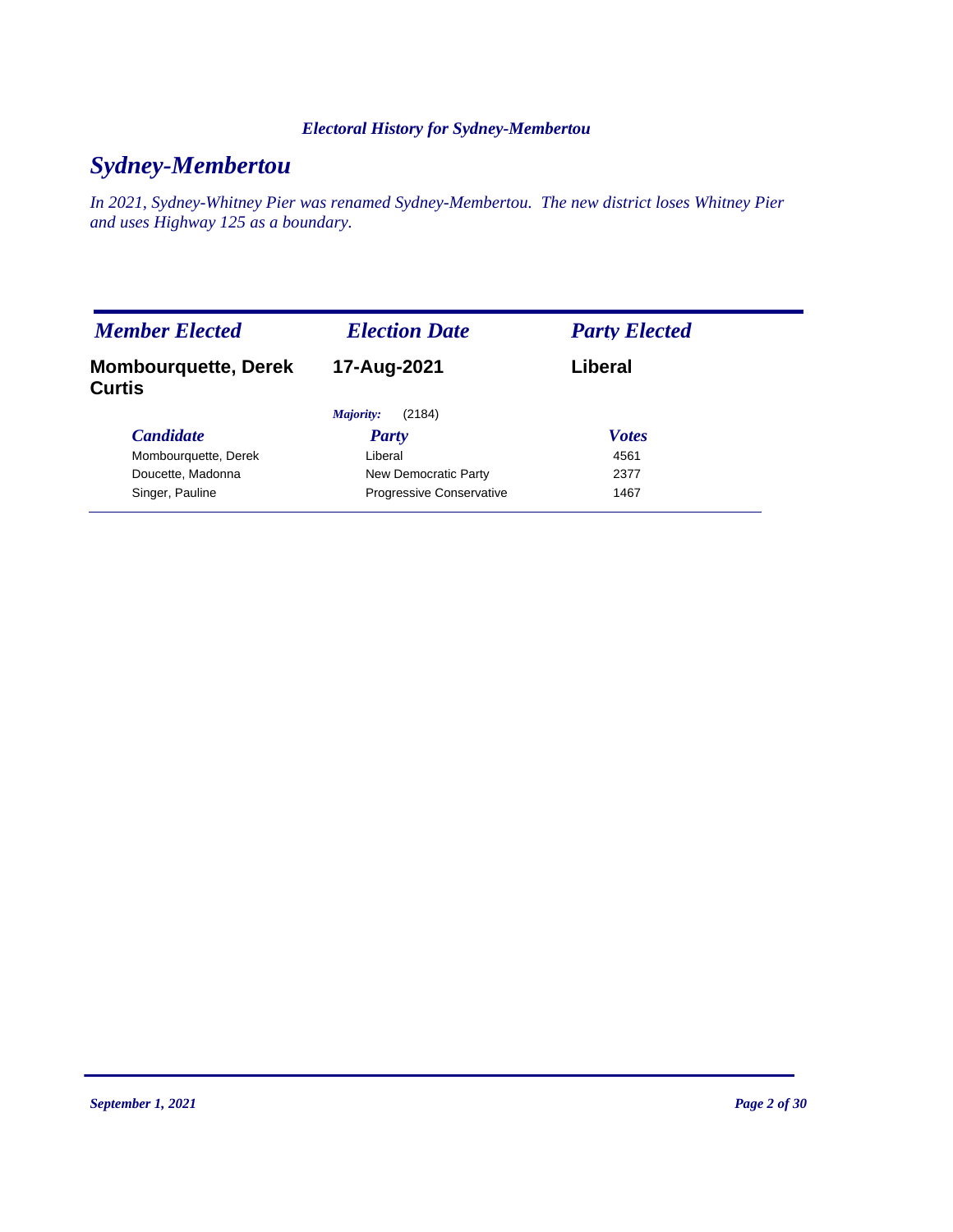*Electoral History for Sydney-Whitney Pier*

# **Electoral History for Sydney-Whitney Pier**

*Including Former Electoral District Names*



**Report Created for Nova Scotia Legislature Website by the Nova Scotia Legislative Library**

*The returns as presented here are not official. Every effort has been made to make these results as accurate as possible. Return information was compiled from official electoral return reports and from newspapers of the day.*

*The number of votes is listed as 0 if there is no information or the candidate won by acclamation.*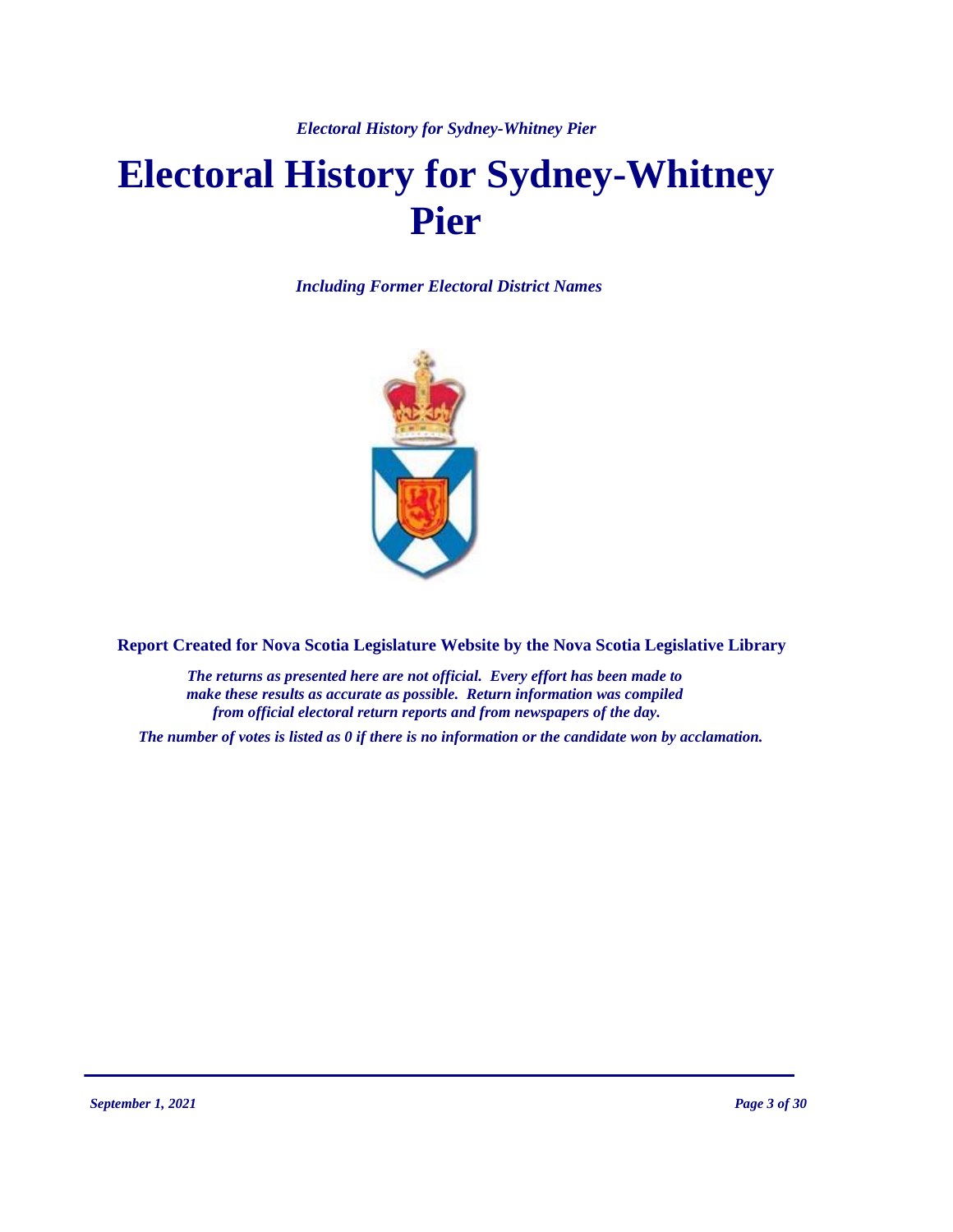### *Electoral History for Sydney-Whitney Pier*

# *Sydney-Whitney Pier*

*In 2013, following the recommendations of the 2012 Electoral Boundaries Commission, Cape Breton South was renamed Sydney-Whitney Pier and expanded northward to include the Sydney and Whitney Pier areas from Cape Breton Nova. It lost the Sydney River, Prime Brook, and Mira Road areas to Sydney River-Mira-Louisbourg; the west area to Northside-Westmount; and the Coxheath area to Sydney River-Mira-Louisbourg.*

| <b>Member Elected</b>                        | <b>Election Date</b>     | <b>Party Elected</b> |
|----------------------------------------------|--------------------------|----------------------|
| <b>Mombourguette, Derek</b><br><b>Curtis</b> | 30-May-2017              | Liberal              |
|                                              | Majority:<br>(160)       |                      |
| <b>Candidate</b>                             | <b>Party</b>             | <b>Votes</b>         |
| Mombourquette, Derek                         | Liberal                  | 3656                 |
| Doucette, Madonna                            | New Democratic Party     | 3496                 |
| MacIntosh, Laurie                            | Progressive Conservative | 2290                 |

### **Mombourquette, Derek Curtis**

### **14-Jul-2015 (By-election) Liberal**

| (1464)<br>Majority:     |                                 |              |  |  |
|-------------------------|---------------------------------|--------------|--|--|
| <i>Candidate</i>        | Party                           | <b>Votes</b> |  |  |
| Mombourquette, Derek    | Liberal                         | 3796         |  |  |
| Doucette, Madonna       | New Democratic Party            | 2332         |  |  |
| MacArthur, Brian Edward | <b>Progressive Conservative</b> | 1609         |  |  |

### **Gosse, Gordon Leonard (Jr.) (Gordie)**

### **08-Oct-2013 New Democratic Party**

|                             | (550)<br>Majority:              |              |
|-----------------------------|---------------------------------|--------------|
| <b>Candidate</b>            | Party                           | <b>Votes</b> |
| Gosse, Gordon Leonard (Jr.) | New Democratic Party            | 5084         |
| Mombourguette, Derek        | Liberal                         | 4534         |
| MacPhee, Leslie             | <b>Progressive Conservative</b> | 680          |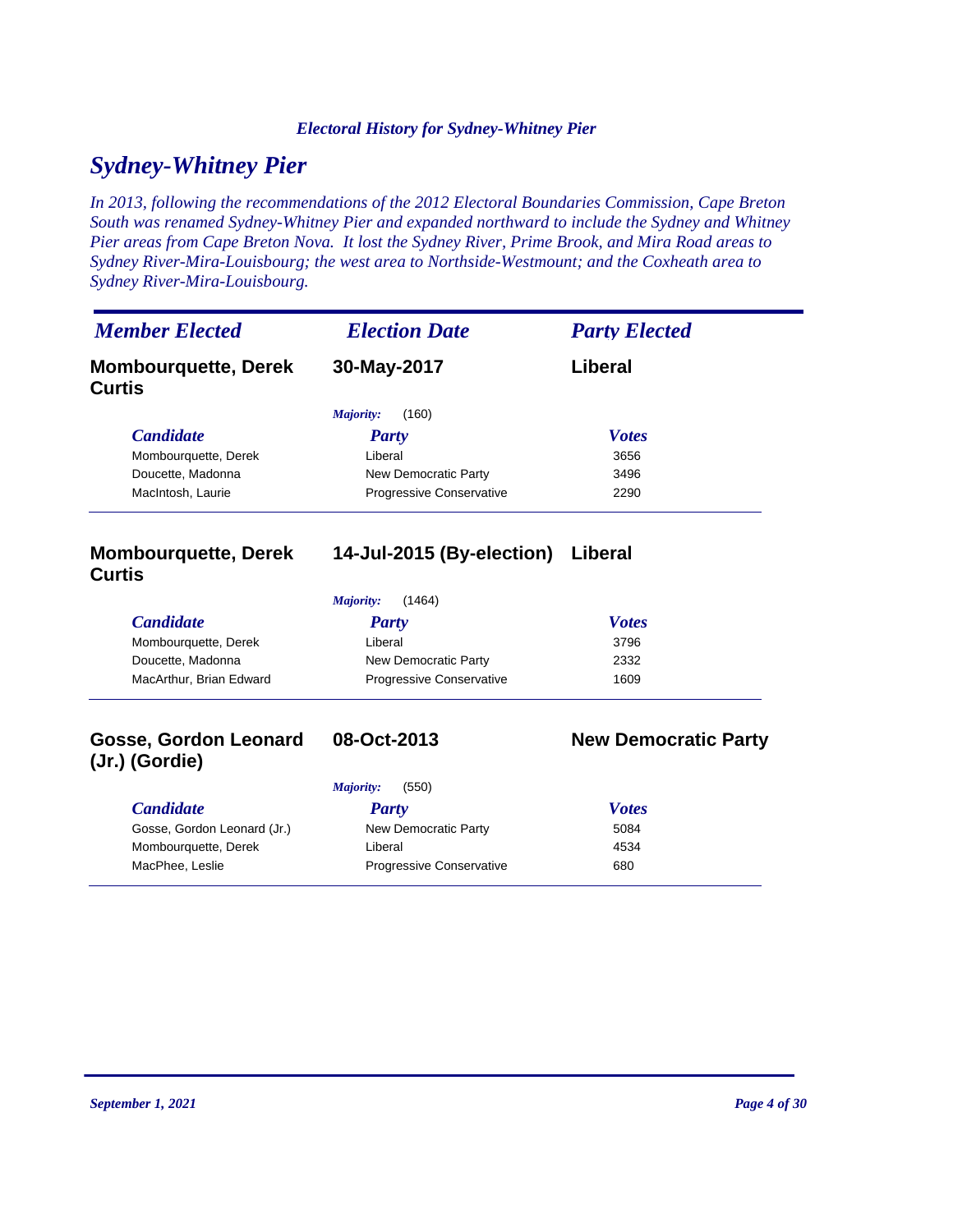# **Electoral History for Cape Breton Centre**

*Including Former Electoral District Names*



**Report Created for Nova Scotia Legislature Website by the Nova Scotia Legislative Library**

*The returns as presented here are not official. Every effort has been made to make these results as accurate as possible. Return information was compiled from official electoral return reports and from newspapers of the day.*

*The number of votes is listed as 0 if there is no information or the candidate won by acclamation.*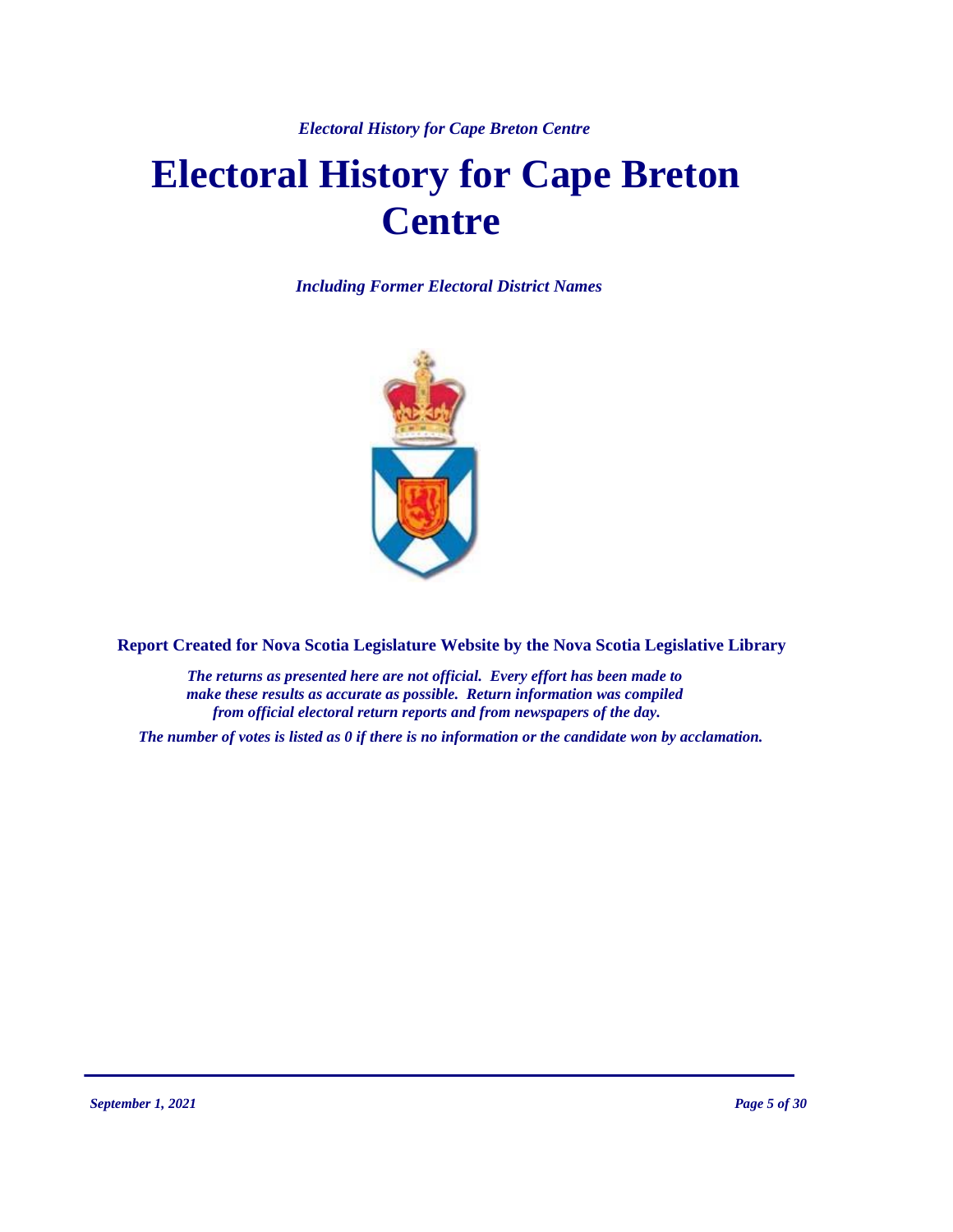# *Cape Breton Centre*

*The counties of Cape Breton and Richmond were divided into three electoral districts: Cape Breton East, Cape Breton Centre, and Richmond-West Cape Breton. (SNS 1925, c. 15, s.2).* 

*In 1933, Cape Breton County was further divided into five electoral districts: Cape Breton North, Cape Breton East, Cape Breton South, Cape Breton Centre, and Cape Breton West. Cape Breton Centre consisted of that part of the County of Cape Breton contained in polling districts 1 and 20 and the town of New Waterford and the town of Dominion (SNS 1932, c. 19).*

*In 2003, Cape Breton Centre expanded west to include New Victoria (SNS 2002, c. 34, s1).*

*In 2013, Cape Breton Centre expanded southwest toward Sydney to include South Bar, Lingan Road, and part of the Grande Lake Road areas from Cape Breton Nova (SNS 1912, c. 61, s. 1).*

| <b>Member Elected</b>               | <b>Election Date</b>                           | <b>Party Elected</b>        |
|-------------------------------------|------------------------------------------------|-----------------------------|
| Coombes, Kendra<br><b>Christine</b> | 10-Mar-2020 (By-election) New Democratic Party |                             |
|                                     | Majority:<br>(749)                             |                             |
| <b>Candidate</b>                    | Party                                          | <b>Votes</b>                |
| Coombes, Kendra                     | New Democratic Party                           | 2731                        |
| Wilton, Dave                        | Liberal                                        | 1982                        |
| Piovesan, Louie                     | Progressive Conservative                       | 1567                        |
| MacKinnon, Adrianna                 | <b>Green Party</b>                             | 76                          |
| <b>Martin, Tammy</b>                | 30-May-2017                                    | <b>New Democratic Party</b> |
|                                     | (796)<br>Majority:                             |                             |
| <b>Candidate</b>                    | <b>Party</b>                                   | <b>Votes</b>                |
| Martin, Tammy                       | New Democratic Party                           | 3419                        |
| Wilton, David Richard               | Liberal                                        | 2623                        |
| Piovesan, Louie                     | Progressive Conservative                       | 1770                        |

**Wilton, David Richard 14-Jul-2015 (By-election) Liberal**

|                       | (582)<br>Majority:              |              |
|-----------------------|---------------------------------|--------------|
| <b>Candidate</b>      | Party                           | <b>Votes</b> |
| Wilton, David Richard | Liberal                         | 3120         |
| Martin, Tammy         | New Democratic Party            | 2538         |
| Lee. Edna Gail        | <b>Progressive Conservative</b> | 644          |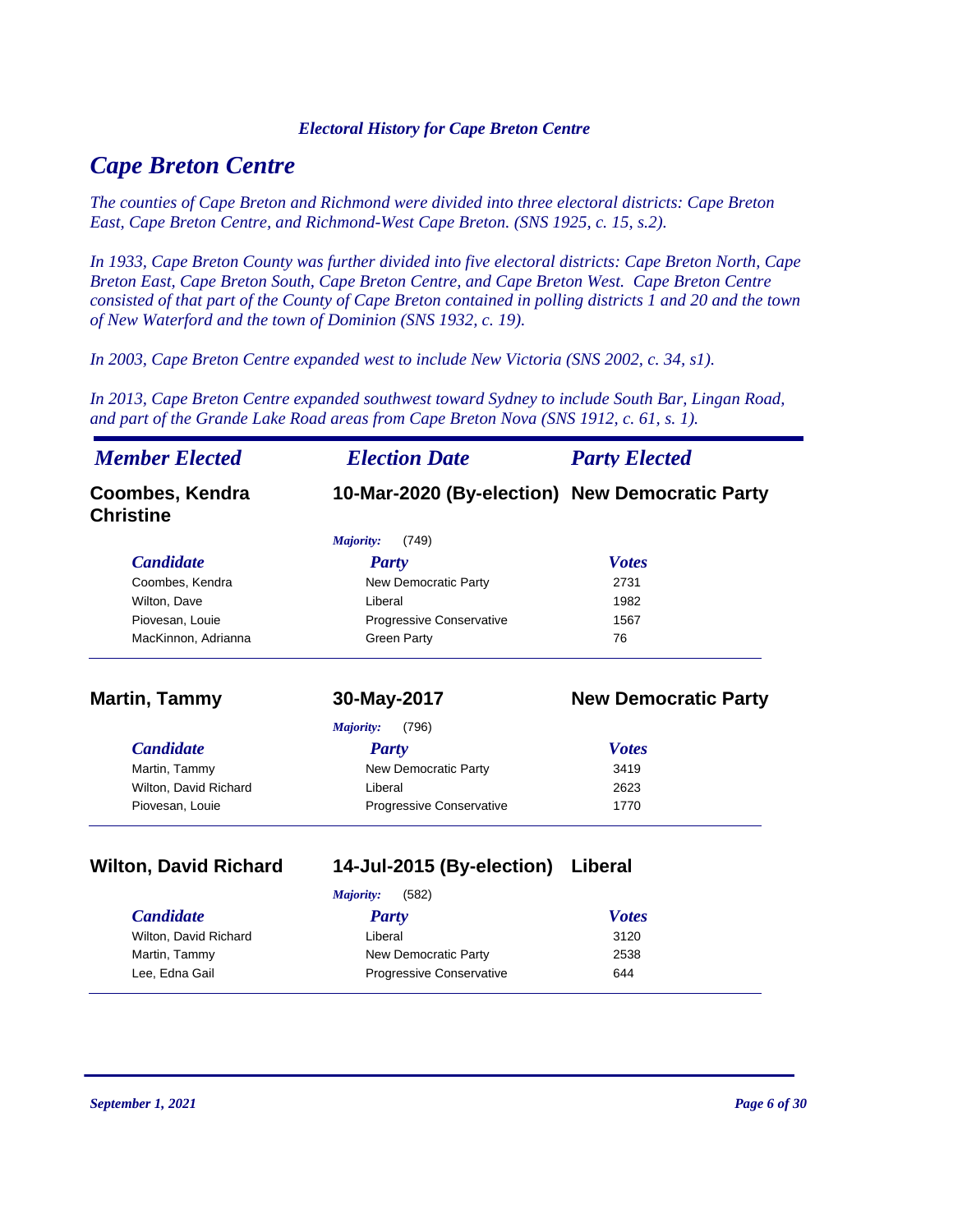| <b>Corbett, Frank</b>  | 08-Oct-2013                | <b>New Democratic Party</b> |
|------------------------|----------------------------|-----------------------------|
|                        | Majority:<br>(158)         |                             |
| <b>Candidate</b>       | <b>Party</b>               | <b>Votes</b>                |
| Corbett, Frank         | New Democratic Party       | 3440                        |
| Wilton, Dave           | Liberal                    | 3282                        |
| Lee, Edna              | New Democratic Party       | 873                         |
| <b>Corbett, Frank</b>  | 09-Jun-2009                | <b>New Democratic Party</b> |
|                        | <b>Majority:</b><br>(4411) |                             |
| <b>Candidate</b>       | <b>Party</b>               | <b>Votes</b>                |
| Corbett, Frank         | New Democratic Party       | 5096                        |
| MacPherson, Joe        | Liberal                    | 685                         |
| Ryan, Chris            | Progressive Conservative   | 479                         |
| Alders, Chris          | <b>Green Party</b>         | 99                          |
| <b>Corbett, Frank</b>  | 13-Jun-2006                | <b>New Democratic Party</b> |
|                        | <b>Majority:</b><br>(1216) |                             |
| <b>Candidate</b>       | <b>Party</b>               | <b>Votes</b>                |
| Corbett, Frank         | New Democratic Party       | 3482                        |
| Bruckschwaiger, Darren | Progressive Conservative   | 2274                        |
| MacDonald, Laura Lee   | Liberal                    | 2154                        |
| Oommen, Frances        | <b>Green Party</b>         | 79                          |
| <b>Corbett, Frank</b>  | 05-Aug-2003                | <b>New Democratic Party</b> |
|                        | <b>Majority:</b><br>(473)  |                             |
| <b>Candidate</b>       | <b>Party</b>               | <b>Votes</b>                |
| Corbett, Frank         | New Democratic Party       | 3929                        |
| McGillivray, Basil     | Liberal                    | 3456                        |
| Tighe-Macleod, Rita    | Progressive Conservative   | 373                         |
| <b>Corbett, Frank</b>  | 27-Jul-1999                | <b>New Democratic Party</b> |
|                        | (1057)<br>Majority:        |                             |
| <b>Candidate</b>       | <b>Party</b>               | <b>Votes</b>                |
| Corbett, Frank         | New Democratic Party       | 4042                        |
| Marsh, Susan Deruelle  | Liberal                    | 2985                        |
| Morrissey, John        | Progressive Conservative   | 446                         |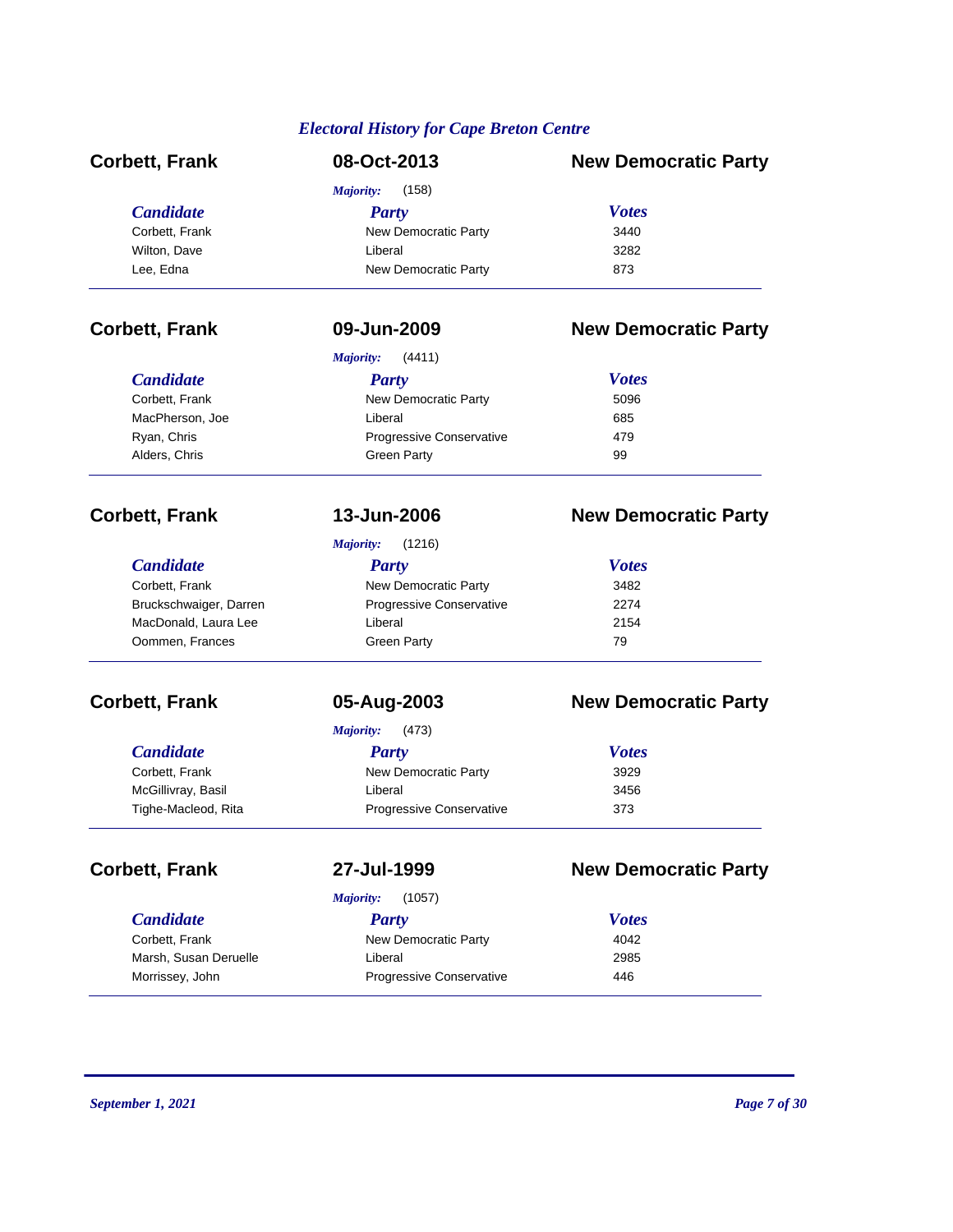| <b>Corbett, Frank</b> | 24-Mar-1998                     | <b>New Democratic Party</b> |
|-----------------------|---------------------------------|-----------------------------|
|                       | (3064)<br>Majority:             |                             |
| <i>Candidate</i>      | Party                           | <b>Votes</b>                |
| Corbett, Frank        | New Democratic Party            | 5499                        |
| Drake, Steve          | Liberal                         | 2435                        |
| Frison, Julien        | <b>Progressive Conservative</b> | 576                         |

### **MacNeil, Russell Francis 25-May-1993 Liberal (Ruck)**

|                          | (3090)<br>Majority:             |              |  |
|--------------------------|---------------------------------|--------------|--|
| <b>Candidate</b>         | Party                           | <b>Votes</b> |  |
| MacNeil, Russell Francis | Liberal                         | 5644         |  |
| Tomiczek. Victor         | New Democratic Party            | 2554         |  |
| Frison, Julien           | <b>Progressive Conservative</b> | 1012         |  |

### **MacNeil, Russell Francis 28-Aug-1990 (By-election) Liberal (Ruck)**

| (805)<br>Majority: |  |
|--------------------|--|
|--------------------|--|

| <i>Candidate</i>         | Party                           | <b>Votes</b> |  |
|--------------------------|---------------------------------|--------------|--|
| MacNeil, Russell Francis | Liberal                         | 3338         |  |
| Stevens, John            | New Democratic Party            | 2543         |  |
| MacDonald, Harold        | <b>Progressive Conservative</b> | 2257         |  |

# **(Ruck)**

### **MacNeil, Russell Francis 22-Aug-1989 (By-election) Liberal**

|                                                                               | (3)<br>Majority:                |              |  |
|-------------------------------------------------------------------------------|---------------------------------|--------------|--|
| <b>Candidate</b>                                                              | <b>Party</b>                    | <b>Votes</b> |  |
| MacNeil, Russell Francis                                                      | Liberal                         | 2758         |  |
| MacDonald, Harold                                                             | <b>Progressive Conservative</b> | 2755         |  |
| Stevens, John                                                                 | New Democratic Party            | 2245         |  |
| Connors resigned. By-election of 1989 was declared void the NS Supreme Court. |                                 |              |  |
| <b>Connors, John Wayne</b><br>(Buzzy)                                         | 06-Sep-1988                     | Liberal      |  |

| (1471)<br>Majority:     |                                 |              |
|-------------------------|---------------------------------|--------------|
| <i>Candidate</i>        | Party                           | <b>Votes</b> |
| Connors, John Wayne     | Liberal                         | 3681         |
| MacDonald, Harold (Big) | <b>Progressive Conservative</b> | 2210         |
| Wilson, John            | New Democratic Party            | 2146         |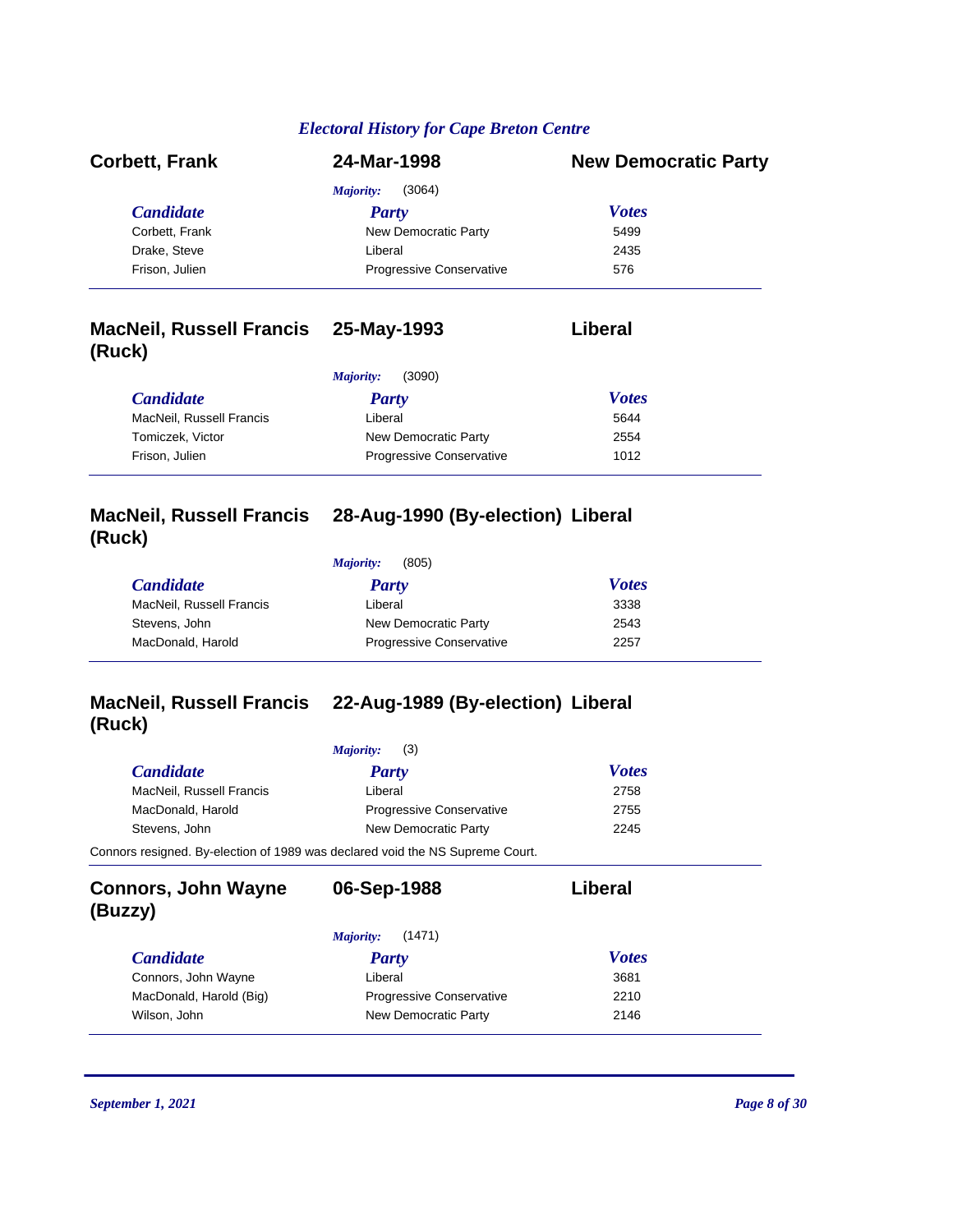| Laffin, Michael A. (Mike)          | 06-Nov-1984                | <b>Progressive Conservative</b> |  |
|------------------------------------|----------------------------|---------------------------------|--|
|                                    | <b>Majority:</b><br>(3322) |                                 |  |
| <b>Candidate</b>                   | <b>Party</b>               | <b>Votes</b>                    |  |
| Laffin, Michael                    | Progressive Conservative   | 4586                            |  |
| Parsons, A. (Beaver)               | Liberal                    | 1264                            |  |
| MacKinnon, Dan (Diddles)           | Labour                     | 1202                            |  |
| Grant, Angus                       | New Democratic Party       | 743                             |  |
| Laffin, Michael A. (Mike)          | 06-Oct-1981                | <b>Progressive Conservative</b> |  |
|                                    | <b>Majority:</b><br>(464)  |                                 |  |
| <b>Candidate</b>                   | <b>Party</b>               | <b>Votes</b>                    |  |
| Laffin, Michael                    | Progressive Conservative   | 3276                            |  |
| McEachern, James                   | New Democratic Party       | 2812                            |  |
| MacDonald, Art                     | Liberal                    | 2208                            |  |
| <b>McEachern, James</b><br>(Buddy) | 19-Sep-1978                | <b>New Democratic Party</b>     |  |
|                                    | <b>Majority:</b><br>(601)  |                                 |  |
| <b>Candidate</b>                   | <b>Party</b>               | <b>Votes</b>                    |  |
| McEachern, James                   | New Democratic Party       | 3594                            |  |
| MacLean, Francis                   | Liberal                    | 2993                            |  |
| MacKinnon, Peter                   | Progressive Conservative   | 1510                            |  |
| <b>McEachern, James</b><br>(Buddy) | 02-Apr-1974                | <b>New Democratic Party</b>     |  |
|                                    | (637)<br><b>Majority:</b>  |                                 |  |
| <b>Candidate</b>                   | <b>Party</b>               | <b>Votes</b>                    |  |
| McEachern, James                   | New Democratic Party       | 3380                            |  |
| Laffin, Michael                    | Progressive Conservative   | 2743                            |  |
| Boudreau, Albert J.                | Liberal                    | 1703                            |  |
| Laffin, Michael A. (Mike)          | 13-Oct-1970                | <b>Progressive Conservative</b> |  |
|                                    | (1778)<br>Majority:        |                                 |  |
| <b>Candidate</b>                   | <b>Party</b>               | <b>Votes</b>                    |  |
| Laffin, Michael                    | Progressive Conservative   | 3680                            |  |
| Marsh, Stewart                     | Liberal                    | 1902                            |  |

McDonald, Alex **New Democratic Party** 1700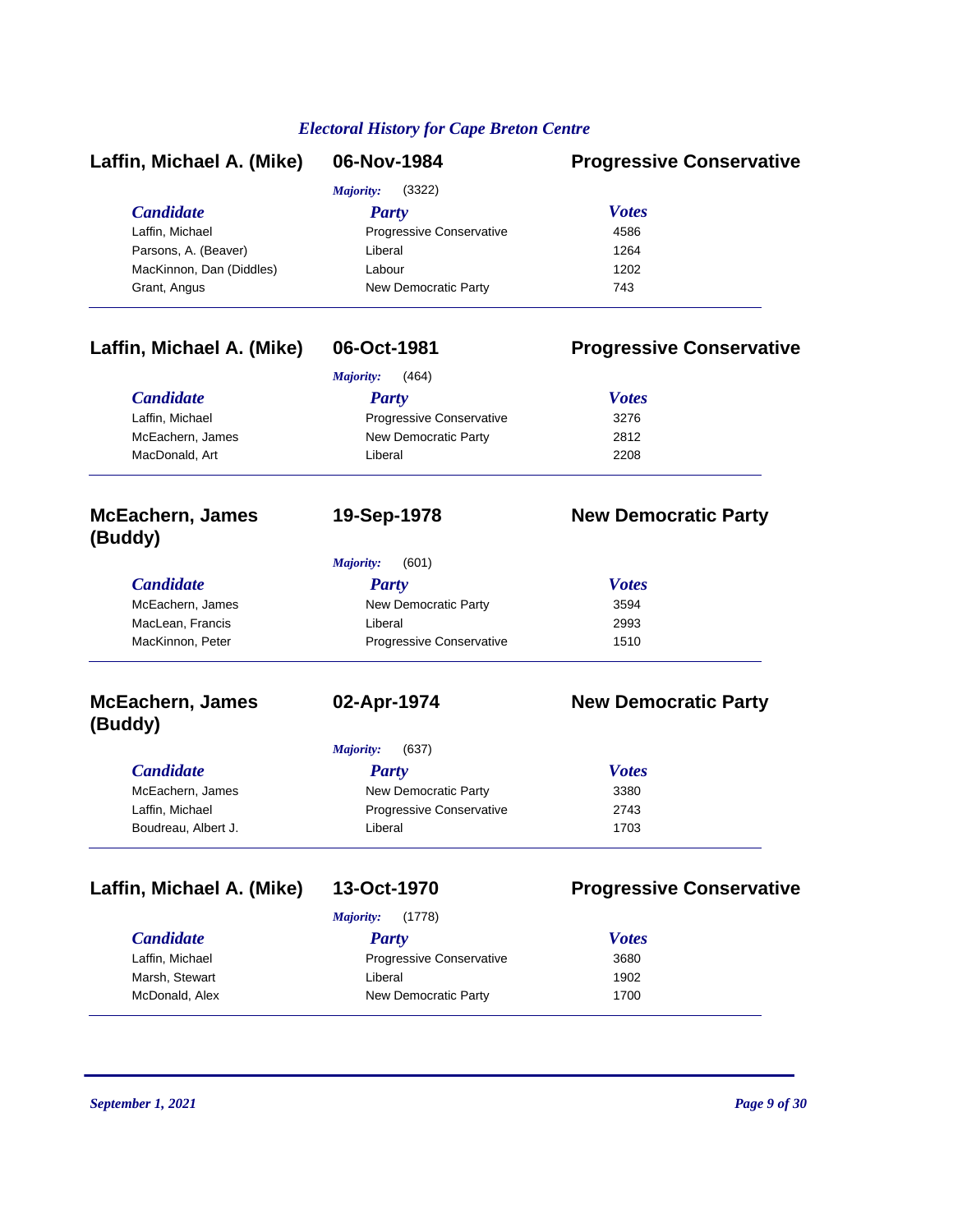| Laffin, Michael A. (Mike) | 30-May-1967              | <b>Progressive Conservative</b> |
|---------------------------|--------------------------|---------------------------------|
|                           | Majority:<br>(2060)      |                                 |
| <b>Candidate</b>          | <b>Party</b>             | <b>Votes</b>                    |
| Laffin, Michael           | Progressive Conservative | 3565                            |
| O'Leary, Tom              | New Democratic Party     | 1505                            |
| Boudreau, William J.      | Liberal                  | 1313                            |
| Laffin, Michael A. (Mike) | 08-Oct-1963              | <b>Progressive Conservative</b> |
|                           | Majority:<br>(1502)      |                                 |

| <b>Candidate</b>         | Party                           | <b>Votes</b> |
|--------------------------|---------------------------------|--------------|
| Laffin. Michael          | <b>Progressive Conservative</b> | 3699         |
| MacDonald, Michael James | New Democratic Party            | 2197         |
| Rizzetto, Joseph Flaudio | Liberal                         | 939          |
|                          |                                 |              |

### **MacDonald, Michael James**

|                          | (1407)<br>Majority:                                  |              |  |
|--------------------------|------------------------------------------------------|--------------|--|
| <b>Candidate</b>         | Party                                                | <b>Votes</b> |  |
| MacDonald, Michael James | <b>CCF (Cooperative Commonwealth)</b><br>Federation) | 3371         |  |
| Murray, Lowell           | <b>Progressive Conservative</b>                      | 1964         |  |
| McNeil, James P.         | Liberal                                              | 1887         |  |

### **MacDonald, Michael James**

McNeil, James P. Miller, Charles P.

### **30-Oct-1956 CCF (Cooperative Commonwealth Federation)**

**Commonwealth Federation)**

*Majority:* (397)

# **Candidate** *Votes*<br> **Party** *Party* **<b>Party** *Party Votes*<br>
CCF (Cooperative Commonwealth 2948 CCF (Cooperative Commonwealth MacDonald, Michael James 2948

| $-0.1$<br>Federation)           | ------ |
|---------------------------------|--------|
| Liberal                         | 2569   |
| <b>Progressive Conservative</b> | 1289   |

**07-Jun-1960 CCF (Cooperative**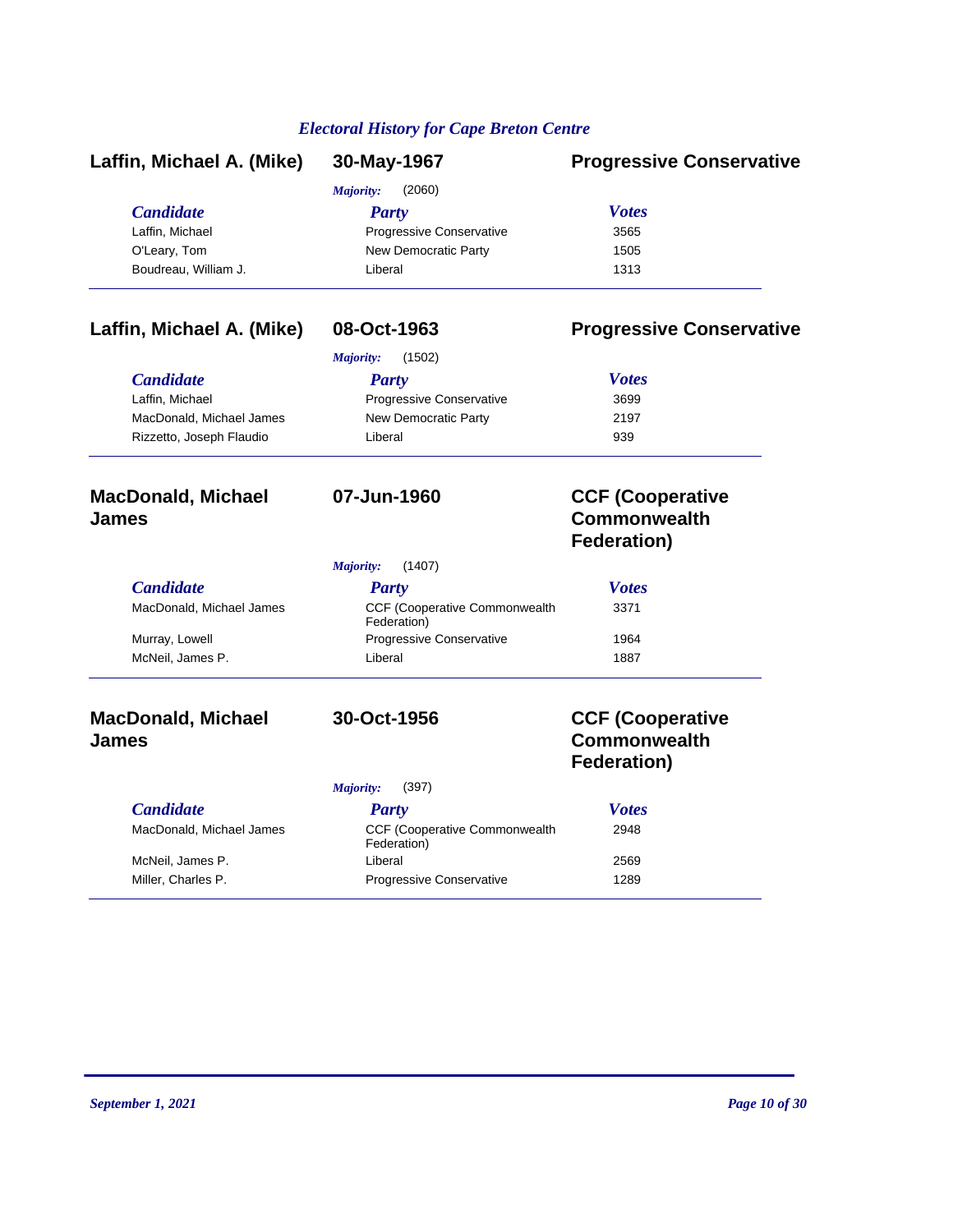| <b>MacDonald, Michael</b><br><b>James</b>    | 26-May-1953                                   | <b>CCF (Cooperative</b><br><b>Commonwealth</b><br>Federation)        |
|----------------------------------------------|-----------------------------------------------|----------------------------------------------------------------------|
|                                              | Majority:<br>(1635)                           |                                                                      |
| <b>Candidate</b><br>MacDonald, Michael James | <b>Party</b><br>CCF (Cooperative Commonwealth | <b>Votes</b><br>4451                                                 |
|                                              | Federation)                                   |                                                                      |
| McPherson, Martin<br>Miller, Charles P.      | Liberal<br>Progressive Conservative           | 2816<br>1905                                                         |
| <b>MacDonald, Michael</b><br>James           | 09-Jun-1949                                   | <b>CCF (Cooperative</b><br><b>Commonwealth</b><br>Federation)        |
|                                              | Majority:<br>(68)                             |                                                                      |
| <b>Candidate</b>                             | <b>Party</b>                                  | <b>Votes</b>                                                         |
| MacDonald, Michael James                     | CCF (Cooperative Commonwealth<br>Federation)  | 3339                                                                 |
| McIsaac, Ronald                              | Liberal                                       | 3271                                                                 |
| MacDonald, Joseph A.                         | Progressive Conservative                      | 1532                                                                 |
| <b>MacDonald, Michael</b><br>James           | 23-Oct-1945                                   | <b>CCF (Cooperative</b><br><b>Commonwealth</b><br><b>Federation)</b> |
|                                              | Majority:<br>(1134)                           |                                                                      |
| <b>Candidate</b>                             | <b>Party</b>                                  | <b>Votes</b>                                                         |
| MacDonald, Michael James                     | CCF (Cooperative Commonwealth<br>Federation)  | 3860                                                                 |
| McIsaac, Ronald                              | I iberal                                      | 2726                                                                 |
| Doucette, Frank                              | Progressive Conservative                      | 518                                                                  |
| <b>MacDonald, Douglas</b>                    | 28-Oct-1941                                   | <b>CCF (Cooperative</b><br><b>Commonwealth</b><br>Federation)        |
|                                              | (1643)<br>Majority:                           |                                                                      |
| <b>Candidate</b>                             | <b>Party</b>                                  | <b>Votes</b>                                                         |
| MacDonald, Douglas                           | CCF (Cooperative Commonwealth<br>Federation)  | 3918                                                                 |
| Brown, Gus                                   | Liberal                                       | 2275                                                                 |

Gregor, John Clifford **Progressive Conservative** 1155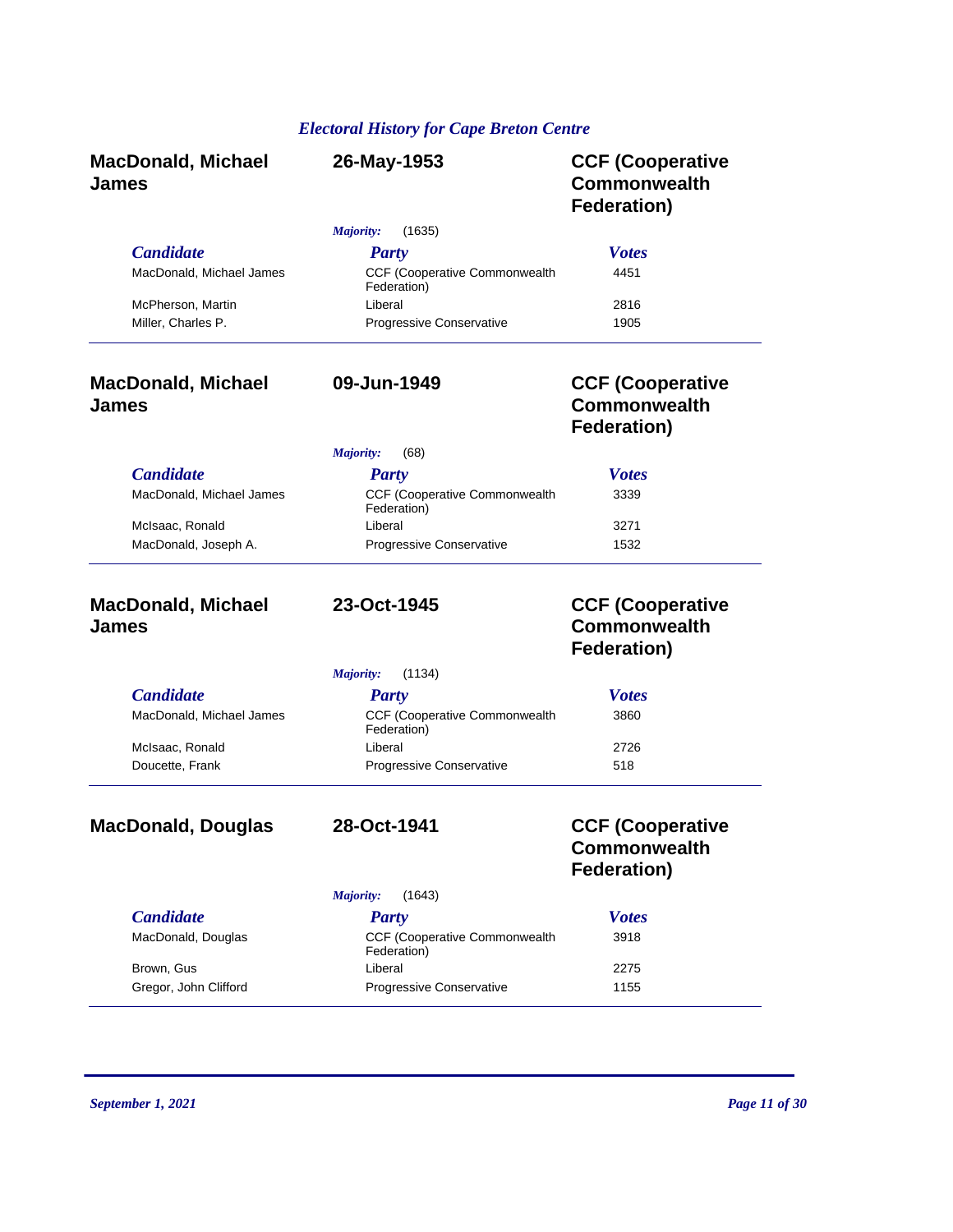| <b>MacDonald, Douglas</b>                                            | 05-Dec-1939 (By-election) CCF (Cooperative          | <b>Commonwealth</b><br><b>Federation)</b> |
|----------------------------------------------------------------------|-----------------------------------------------------|-------------------------------------------|
|                                                                      | Majority:<br>(589)                                  |                                           |
| <b>Candidate</b>                                                     | Party                                               | <b>Votes</b>                              |
| MacDonald, Douglas                                                   | <b>CCF (Cooperative Commonwealth</b><br>Federation) | 2981                                      |
| MacKinnon, James L.                                                  | Liberal                                             | 2392                                      |
| Stephenson, Francis                                                  | Independent                                         | 1249                                      |
| Dwyer resigned to become president of N.S. Steel and Coal co., 1938. |                                                     |                                           |
| Dwyer, Michael                                                       | 29-Jun-1937                                         | <b>Liberal</b>                            |
|                                                                      | (1332)<br>Majority:                                 |                                           |
| <b>Candidate</b>                                                     | <b>Party</b>                                        | <b>Votes</b>                              |
| Dwyer, Michael                                                       | Liberal                                             | 4148                                      |
| MacLellan, Robert S.                                                 | Progressive Conservative                            | 2816                                      |
| Dwyer, Michael                                                       | 22-Aug-1933                                         | Liberal                                   |
|                                                                      | (294)<br>Majority:                                  |                                           |
| <b>Candidate</b>                                                     | <b>Party</b>                                        | <b>Votes</b>                              |
| Dwyer, Michael                                                       | Liberal                                             | 3263                                      |
| McArthur, Neil R.                                                    | <b>Liberal Conservative</b>                         | 2969                                      |
| Ling, Thomas                                                         | CCF (Cooperative Commonwealth<br>Federation)        | 588                                       |
| Macdonald, Joseph (2)                                                | 01-Oct-1928                                         | <b>Liberal Conservative</b>               |
|                                                                      | (1378)                                              |                                           |
| <b>Candidate</b>                                                     | <b>Majority:</b><br><b>Party</b>                    | <b>Votes</b>                              |
| Harrington, Gordon Sidney                                            | <b>Liberal Conservative</b>                         | 5949                                      |
| MacDonald, Joseph (2)                                                | <b>Liberal Conservative</b>                         | 5762                                      |
| Patterson, Malcolm Alexander                                         | Liberal                                             | 4384                                      |
| Daye, Luke                                                           | Liberal                                             | 4261                                      |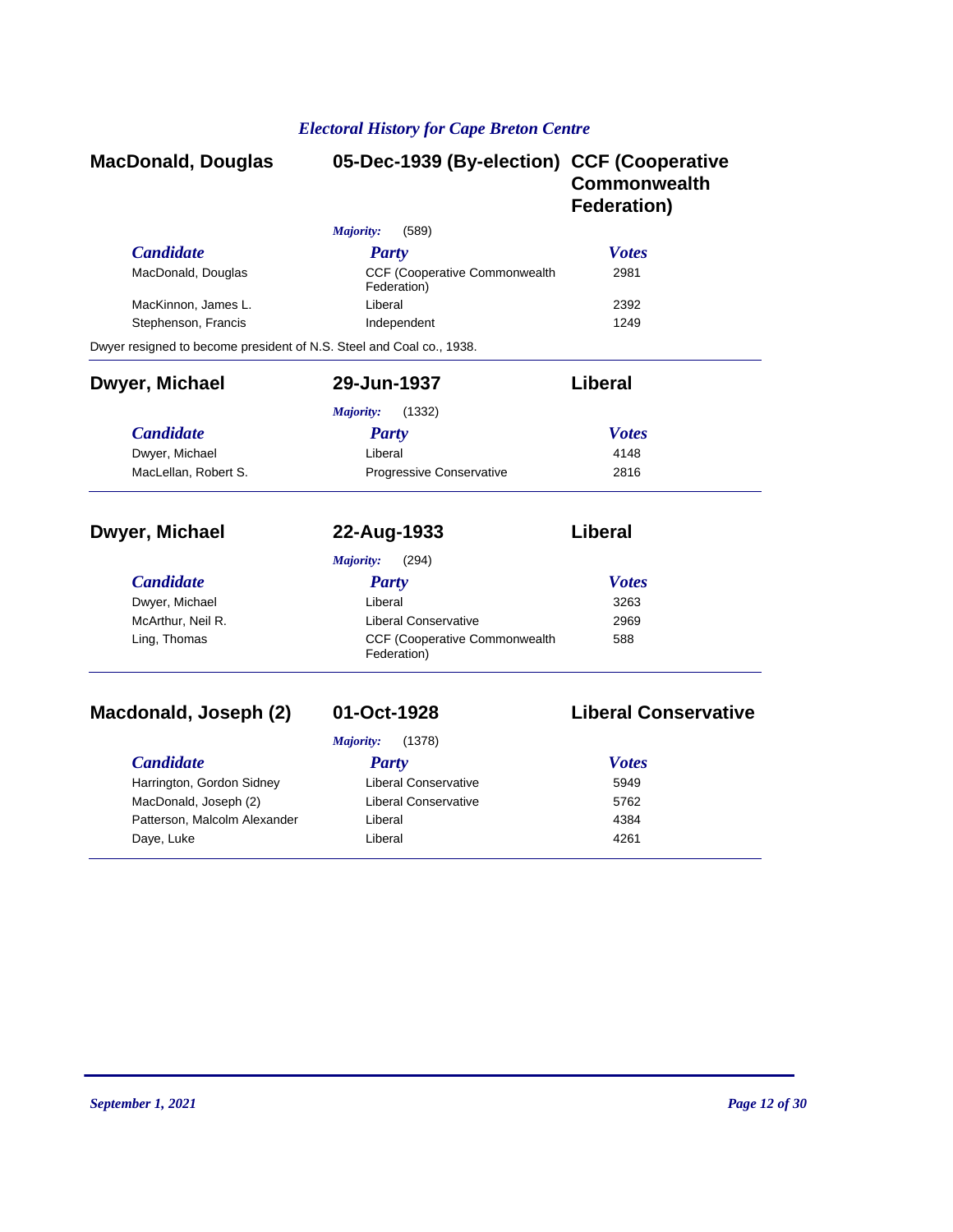| Harrington, Gordon<br><b>Sidney</b> | 01-Oct-1928          | <b>Liberal Conservative</b> |
|-------------------------------------|----------------------|-----------------------------|
|                                     | (1565)<br>Majority:  |                             |
| <b>Candidate</b>                    | Party                | <b>Votes</b>                |
| Harrington, Gordon Sidney           | Liberal Conservative | 5949                        |
| MacDonald, Joseph (2)               | Liberal Conservative | 5762                        |
| Patterson, Malcolm Alexander        | Liberal              | 4384                        |
| Daye, Luke                          | Liberal              | 4261                        |

### **Harrington, Gordon Sidney**

### **01-Aug-1925 (By-election) Liberal Conservative**

|                           | <i>Majority:</i> ()  |              |
|---------------------------|----------------------|--------------|
| <b>Candidate</b>          | Party                | <b>Votes</b> |
| Harrington, Gordon Sidney | Liberal Conservative |              |

### **Macdonald, Joseph (2) 25-Jun-1925 Liberal Conservative**

*Majority:* (4334)

| <b>Candidate</b>          | Party                                                                                        | <b>Votes</b> |
|---------------------------|----------------------------------------------------------------------------------------------|--------------|
| Harrington, Gordon Sidney | Liberal Conservative                                                                         | 7621         |
| MacDonald, Joseph (2)     | <b>Liberal Conservative</b>                                                                  | 7611         |
| McDonald, Daniel (2)      | Liberal                                                                                      | 3277         |
| McConnell, James          | Liberal                                                                                      | 3210         |
| Steele, Joseph            | Labour                                                                                       | 313          |
| Campbell, Emerson         | Labour                                                                                       | 295          |
|                           | Harrington was appointed Minister of Public Works and Mines. He was re-elected Aug. 1, 1925. |              |

### **Harrington, Gordon Sidney**

**25-Jun-1925 Liberal Conservative**

*Majority:* (4344)

### *Candidate Party Votes* Harrington, Gordon Sidney **Liberal Conservative** 7621 MacDonald, Joseph (2) Liberal Conservative 7611 McDonald, Daniel (2) **Liberal 3277 Contract 2008 Contract 2008 3277** McConnell, James Liberal Liberal 3210 Steele, Joseph **Labour Labour Labour** 313 Campbell, Emerson **Labour** Labour 295 Harrington was appointed Minister of Public Works and Mines. He was re-elected Aug. 1, 1925.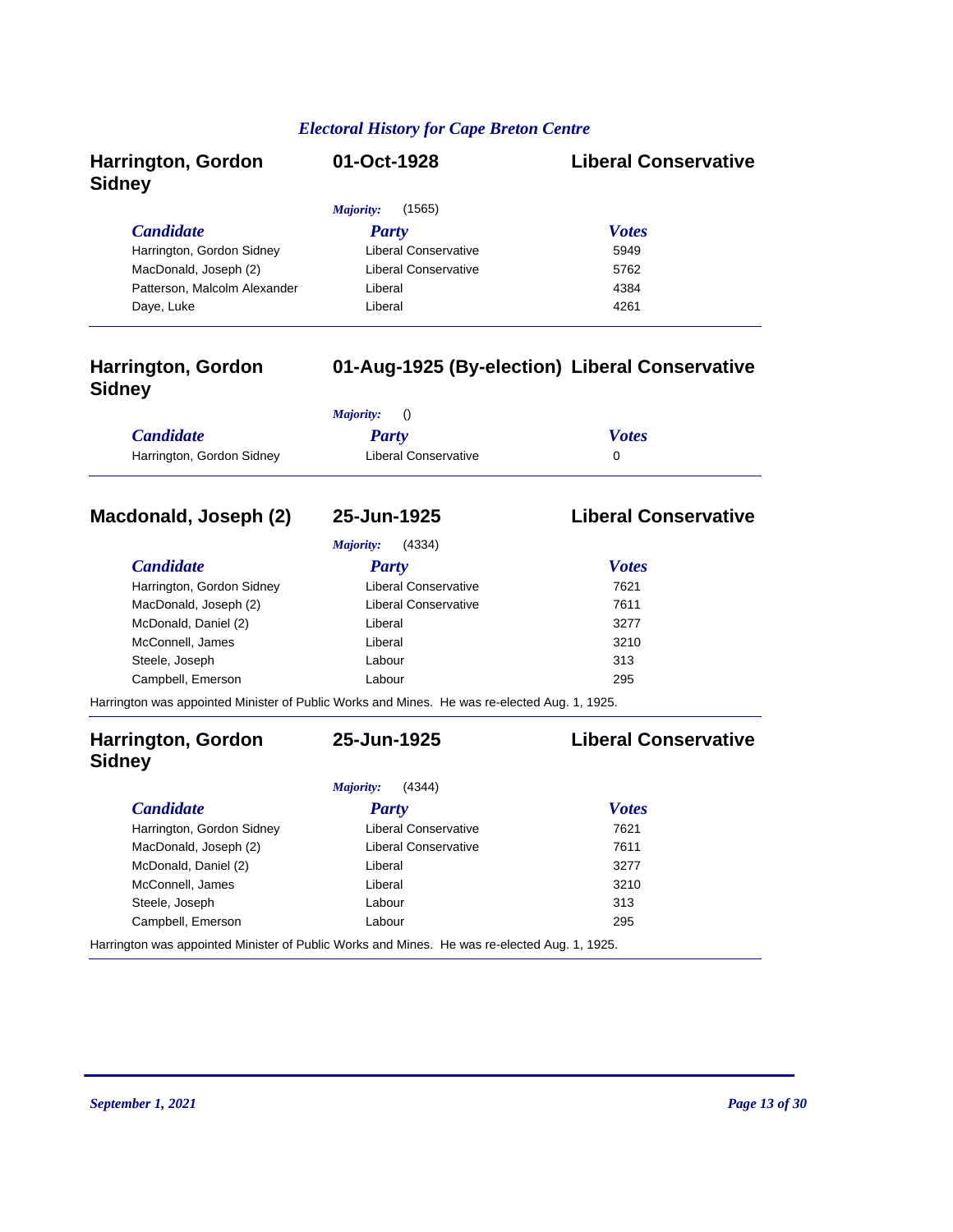# **Electoral History for Cape Breton South**

*Including Former Electoral District Names*



**Report Created for Nova Scotia Legislature Website by the Nova Scotia Legislative Library**

*The returns as presented here are not official. Every effort has been made to make these results as accurate as possible. Return information was compiled from official electoral return reports and from newspapers of the day.*

*The number of votes is listed as 0 if there is no information or the candidate won by acclamation.*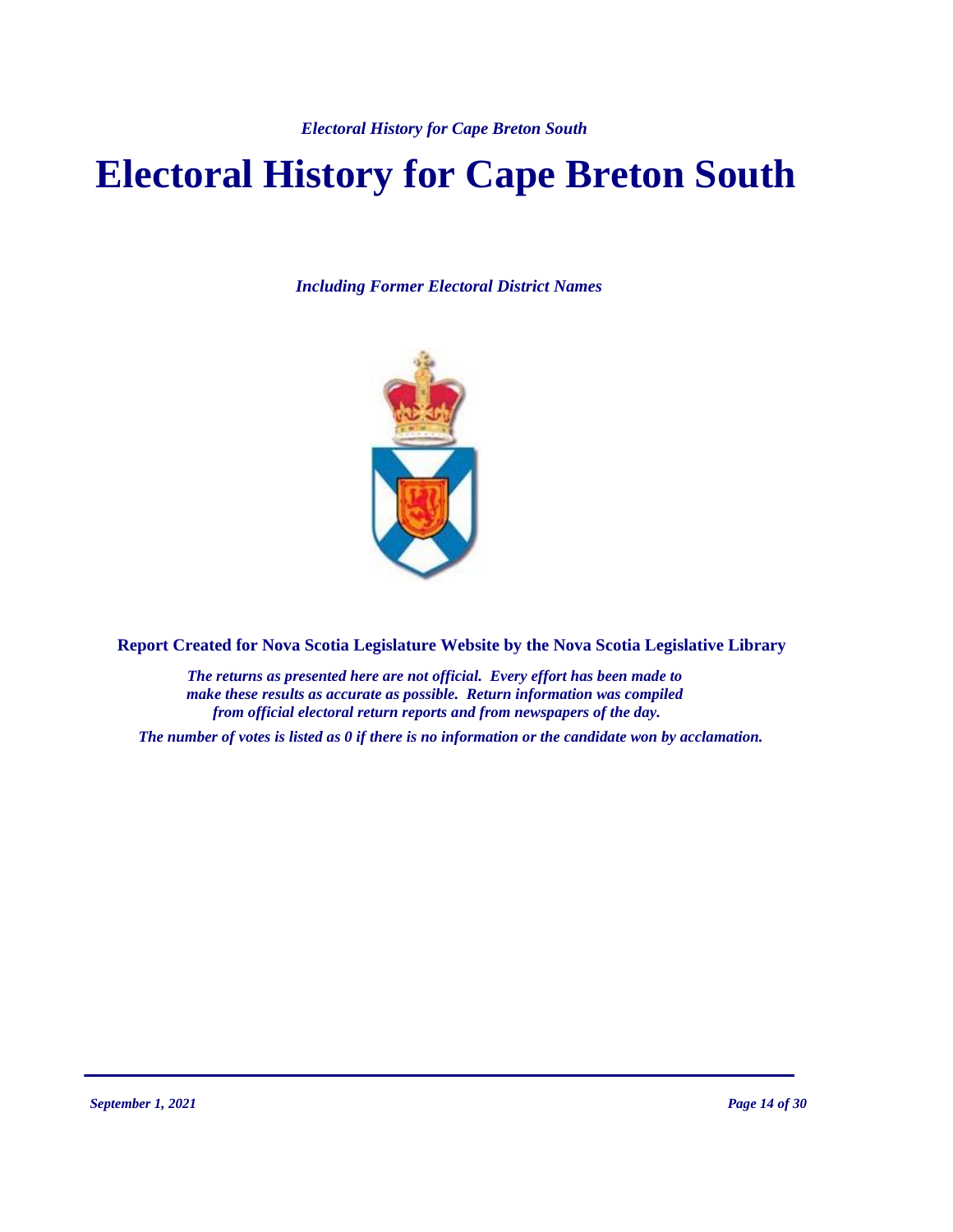# *Cape Breton South*

*In 1933, the County of Cape Breton was divided into five electoral districts: Cape Breton North, Cape Breton East, Cape Breton South, Cape Breton Centre, and Cape Breton West. (SNS 1932, c.19)*

*Cape Breton South consisted of that portion of the county of Cape Breton contained in the city of Sydney. Sydney was formerly contained within the electoral district of Cape Breton Centre. In 2003, Cape Breton South lost part of the Ashby area to Cape Breton Nova and expanded south around the harbour to Balls Creek, including the Coxheath area (SNS 2002, c.34).*

*Following the 2012 Electoral Boundaries Commission, this district was renamed Sydney-Whitney Pier*

| <b>Member Elected</b>                                 | <b>Election Date</b>        | <b>Party Elected</b> |
|-------------------------------------------------------|-----------------------------|----------------------|
| <b>MacDonald, William</b><br><b>Manning (Manning)</b> | 09-Jun-2009                 | Liberal              |
|                                                       | Majority:<br>(946)          |                      |
| <b>Candidate</b>                                      | Party                       | <b>Votes</b>         |
| MacDonald, Manning                                    | Liberal                     | 4278                 |
| McKay, Wayne                                          | New Democratic Party        | 3332                 |
| Tobin, Stephen                                        | Progressive Conservative    | 1387                 |
| Theriault, Cathy                                      | <b>Green Party</b>          | 174                  |
| <b>MacDonald, William</b><br><b>Manning (Manning)</b> | 13-Jun-2006                 | Liberal              |
|                                                       | Majority:<br>(1122)         |                      |
| <b>Candidate</b>                                      | Party                       | <b>Votes</b>         |
| MacDonald, Manning                                    | Liberal                     | 4383                 |
| Boyd, Scott                                           | Progressive Conservative    | 3260                 |
| Crane, Jamie                                          | <b>New Democratic Party</b> | 2160                 |
| Doucet, Stephen                                       | <b>Green Party</b>          | 273                  |
| <b>MacDonald, William</b><br><b>Manning (Manning)</b> | 05-Aug-2003                 | Liberal              |
|                                                       | (2516)<br>Majority:         |                      |
| <b>Candidate</b>                                      | <b>Party</b>                | <b>Votes</b>         |
| MacDonald, Manning                                    | Liberal                     | 5275                 |
| MacSween, Mike                                        | New Democratic Party        | 2759                 |
| Morrison, John                                        | Progressive Conservative    | 1677                 |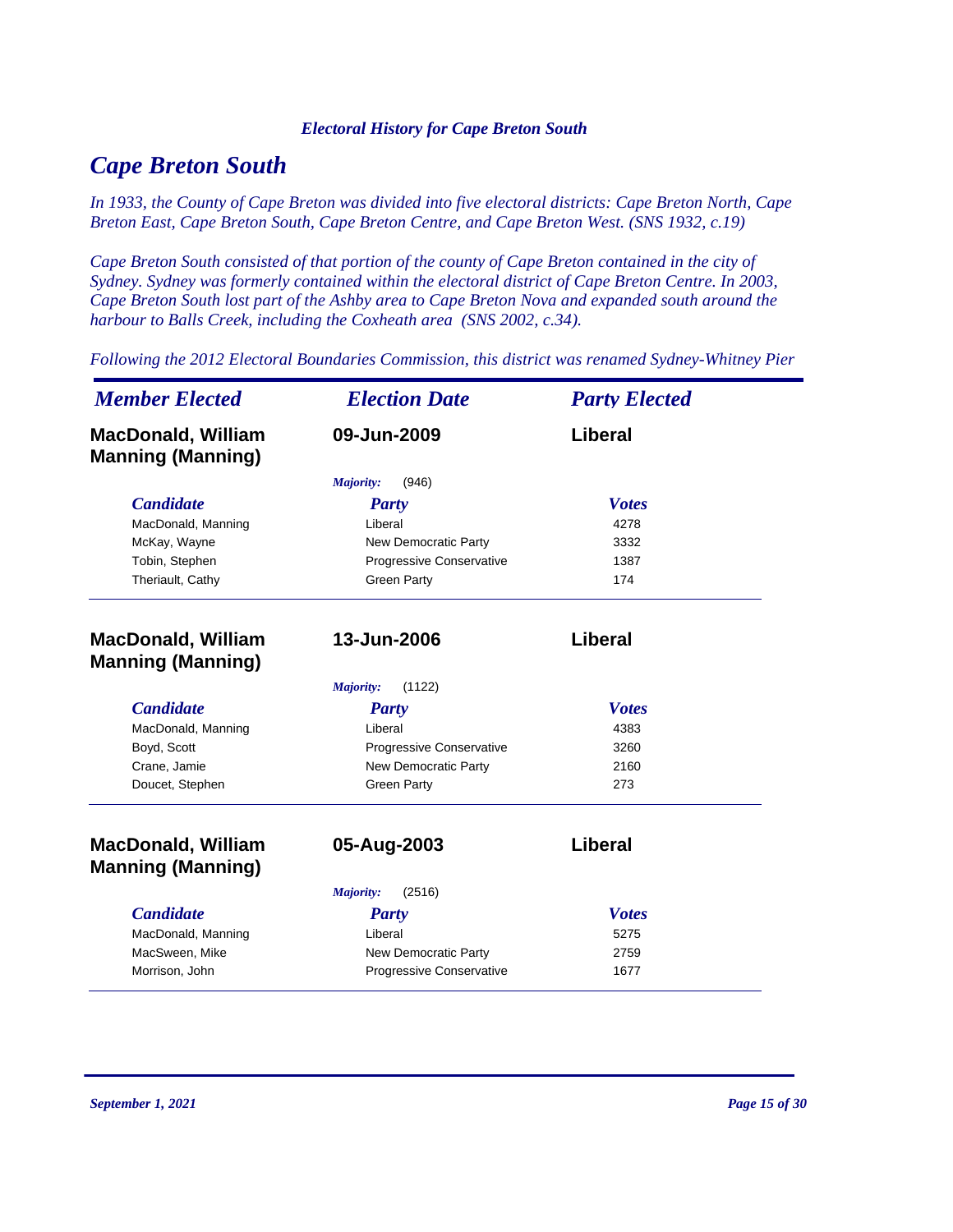| <b>MacDonald, William</b><br><b>Manning (Manning)</b> | 27-Jul-1999                | Liberal      |
|-------------------------------------------------------|----------------------------|--------------|
|                                                       | (2905)<br><b>Majority:</b> |              |
| <b>Candidate</b>                                      | <b>Party</b>               | <b>Votes</b> |
| MacDonald, Manning                                    | Liberal                    | 5356         |
| Cusack, Elizabeth                                     | New Democratic Party       | 2451         |
| Lewis, Leland                                         | Progressive Conservative   | 708          |
| <b>MacDonald, William</b>                             | 24-Mar-1998                | Liberal      |
| <b>Manning (Manning)</b>                              |                            |              |
|                                                       | (2610)<br><b>Majority:</b> |              |
| <b>Candidate</b>                                      | <b>Party</b>               | <b>Votes</b> |
| MacDonald, Manning                                    | Liberal                    | 5118         |
| Murphy, Ed                                            | New Democratic Party       | 2508         |
| Steele, Anna                                          | Progressive Conservative   | 861          |
| <b>MacDonald, William</b><br><b>Manning (Manning)</b> | 25-May-1993                | Liberal      |
|                                                       | Majority:<br>(3486)        |              |
| <b>Candidate</b>                                      | <b>Party</b>               | <b>Votes</b> |
| MacDonald, Manning                                    | Liberal                    | 5629         |
| Mancini, Peter                                        | New Democratic Party       | 2143         |
| Ferguson, Norm                                        | Progressive Conservative   | 2015         |
| <b>MacLean, Vincent James</b>                         | 06-Sep-1988                | Liberal      |
|                                                       | (4359)<br>Majority:        |              |
| <b>Candidate</b>                                      | <b>Party</b>               | <b>Votes</b> |
| MacLean, Vincent James                                | Liberal                    | 7820         |
| Smith, Murdock                                        | Progressive Conservative   | 3461         |
| MacLeod, Ed                                           | New Democratic Party       | 1179         |
| <b>MacLean, Vincent James</b>                         | 06-Nov-1984                | Liberal      |
|                                                       | Majority:<br>(912)         |              |
| <b>Candidate</b>                                      | <b>Party</b>               | <b>Votes</b> |
| MacLean, Vincent James                                | Liberal                    | 5961         |
| Smith, Murdock                                        | Progressive Conservative   | 5049         |
| Chisholm, John                                        | New Democratic Party       | 633          |
| MacEwan, Kim                                          | Labour                     | 367          |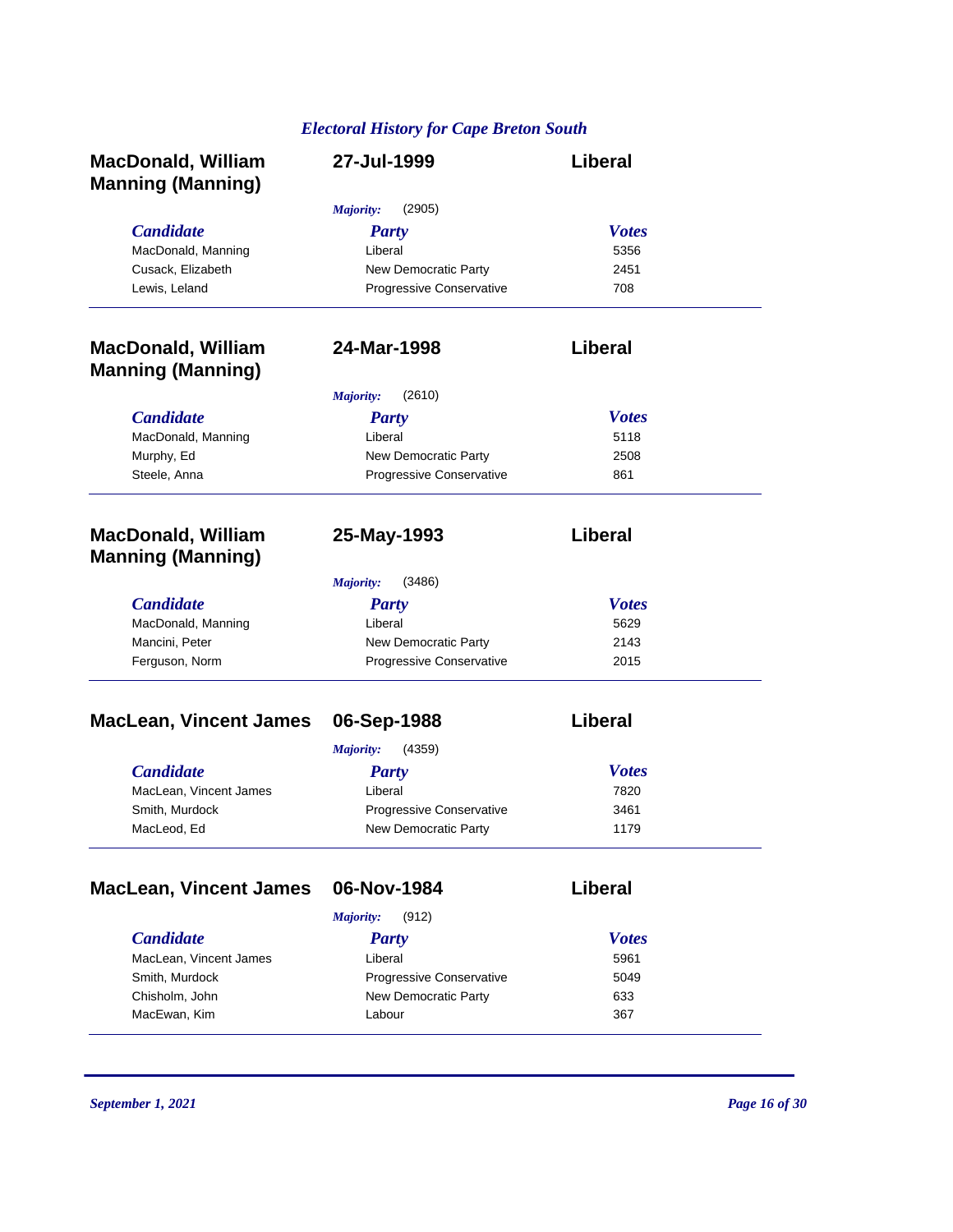| MacLean, Vincent James 06-Oct-1981 |                                 | Liberal      |
|------------------------------------|---------------------------------|--------------|
|                                    | (2809)<br>Majority:             |              |
| <i>Candidate</i>                   | <b>Party</b>                    | <b>Votes</b> |
| MacLean, Vincent James             | Liberal                         | 6633         |
| Hannem, Murray                     | <b>Progressive Conservative</b> | 3824         |
| Gallant, Linda                     | New Democratic Party            | 1435         |

### **MacLean, Vincent James 19-Sep-1978 Liberal**

|                          | (4280)<br><i>Majority:</i>      |              |
|--------------------------|---------------------------------|--------------|
| <i>Candidate</i>         | Party                           | <b>Votes</b> |
| MacLean, Vincent James   | Liberal                         | 7041         |
| MacNeil, Donald Campbell | <b>Progressive Conservative</b> | 2761         |
| MacNeil, Sandy           | New Democratic Party            | 1965         |

### **MacLean, Vincent James 02-Apr-1974 Liberal**

| <i>Majority:</i> | (2766) |  |
|------------------|--------|--|
| <b>Party</b>     |        |  |

| <i>Candidate</i>       | <b>Party</b>                    | <b>Votes</b> |  |
|------------------------|---------------------------------|--------------|--|
| MacLean, Vincent James | Liberal                         | 6487         |  |
| Burke, John F.         | <b>Progressive Conservative</b> | 3721         |  |
| Johnston, Earl         | New Democratic Party            | 2441         |  |
| Currie, Angus          | Independent                     | 102          |  |
|                        |                                 |              |  |

### **Burke, John Francis 13-Oct-1970 Progressive Conservative**

|                        | (200)<br>Majority:              |              |
|------------------------|---------------------------------|--------------|
| <i>Candidate</i>       | Party                           | <b>Votes</b> |
| Burke, John Francis    | <b>Progressive Conservative</b> | 5234         |
| MacLean, Vincent James | Liberal                         | 5034         |
| MacPherson, Don        | New Democratic Party            | 1531         |

## **MacNeil, Donald Campbell 30-May-1967 Progressive Conservative**

| Majority: | (899) |
|-----------|-------|
|           |       |

| <i>Candidate</i><br>Party                                   | <b>Votes</b> |
|-------------------------------------------------------------|--------------|
| MacNeil, Donald Campbell<br><b>Progressive Conservative</b> | 4843         |
| O'Connell, Charles<br>Liberal                               | 3944         |
| Palmer, Charles<br>New Democratic Party                     | 1309         |
| Currie, Angus<br>Independent                                | 169          |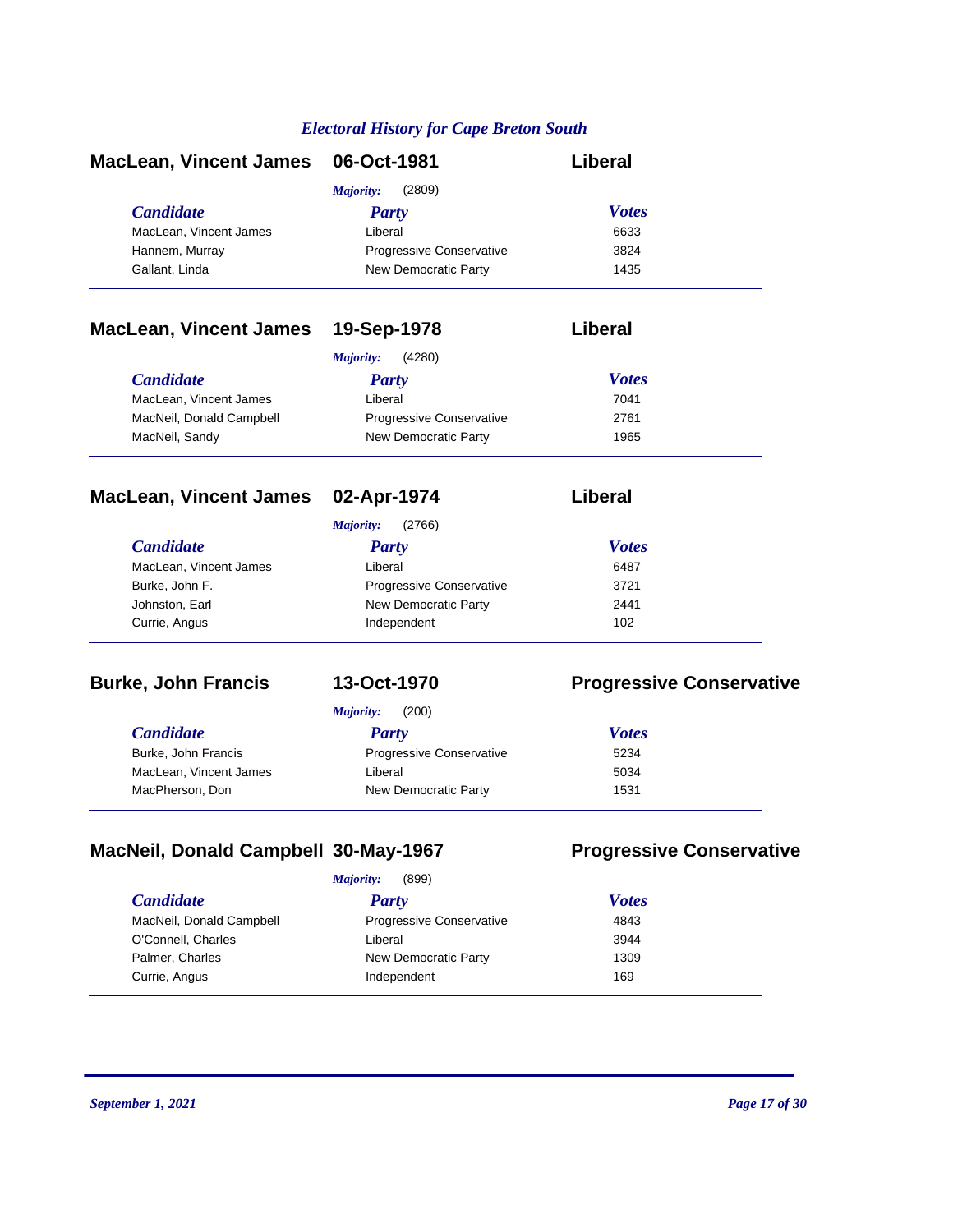### **MacNeil, Donald Campbell 08-Oct-1963 Progressive Conservative**

|                          | (1704)<br>Majority:             |              |
|--------------------------|---------------------------------|--------------|
| <i>Candidate</i>         | Party                           | <b>Votes</b> |
| MacNeil, Donald Campbell | <b>Progressive Conservative</b> | 5283         |
| MacIntosh, John F.       | Liberal                         | 3579         |
| Johnston, Edward         | New Democratic Party            | 1873         |
|                          |                                 |              |

### **MacNeil, Donald Campbell 07-Jun-1960 Progressive Conservative**

|                          | (1435)<br>Majority:                                  |              |
|--------------------------|------------------------------------------------------|--------------|
| <i>Candidate</i>         | <b>Party</b>                                         | <b>Votes</b> |
| MacNeil, Donald Campbell | <b>Progressive Conservative</b>                      | 5153         |
| McCoy, Ritchie           | Liberal                                              | 3718         |
| O'Neil, Bernard          | <b>CCF (Cooperative Commonwealth)</b><br>Federation) | 2275         |

## **MacNeil, Donald Campbell 30-Oct-1956 Progressive Conservative**

| <b>Majority:</b> | (651) |
|------------------|-------|
|------------------|-------|

| <b>Candidate</b>         | Party                                                | <b>Votes</b> |
|--------------------------|------------------------------------------------------|--------------|
| MacNeil, Donald Campbell | <b>Progressive Conservative</b>                      | 5101         |
| McIvor, John Smith       | Liberal                                              | 4450         |
| Martin, Albert           | <b>CCF (Cooperative Commonwealth)</b><br>Federation) | 1130         |

| <b>McIvor, John Smith</b> | 26-May-1953                                          | Liberal      |
|---------------------------|------------------------------------------------------|--------------|
|                           | (1842)<br>Majority:                                  |              |
| <b>Candidate</b>          | <b>Party</b>                                         | <b>Votes</b> |
| McIvor, John Smith        | Liberal                                              | 6467         |
| Morrison, Vincent A.      | <b>CCF (Cooperative Commonwealth)</b><br>Federation) | 4625         |
| Gunn, A. O.               | <b>Progressive Conservative</b>                      | 3115         |

# **McIvor, John Smith 09-Jun-1949 Liberal**

| 9-Jun-1949 |  |
|------------|--|
|            |  |

|                      | (2940)<br>Majority:                                  |              |  |
|----------------------|------------------------------------------------------|--------------|--|
| <b>Candidate</b>     | <b>Party</b>                                         | <b>Votes</b> |  |
| McIvor, John Smith   | Liberal                                              | 6742         |  |
| MacKimmie, Ross A.   | <b>Progressive Conservative</b>                      | 3802         |  |
| Morrison, Vincent A. | <b>CCF (Cooperative Commonwealth)</b><br>Federation) | 3740         |  |
|                      |                                                      |              |  |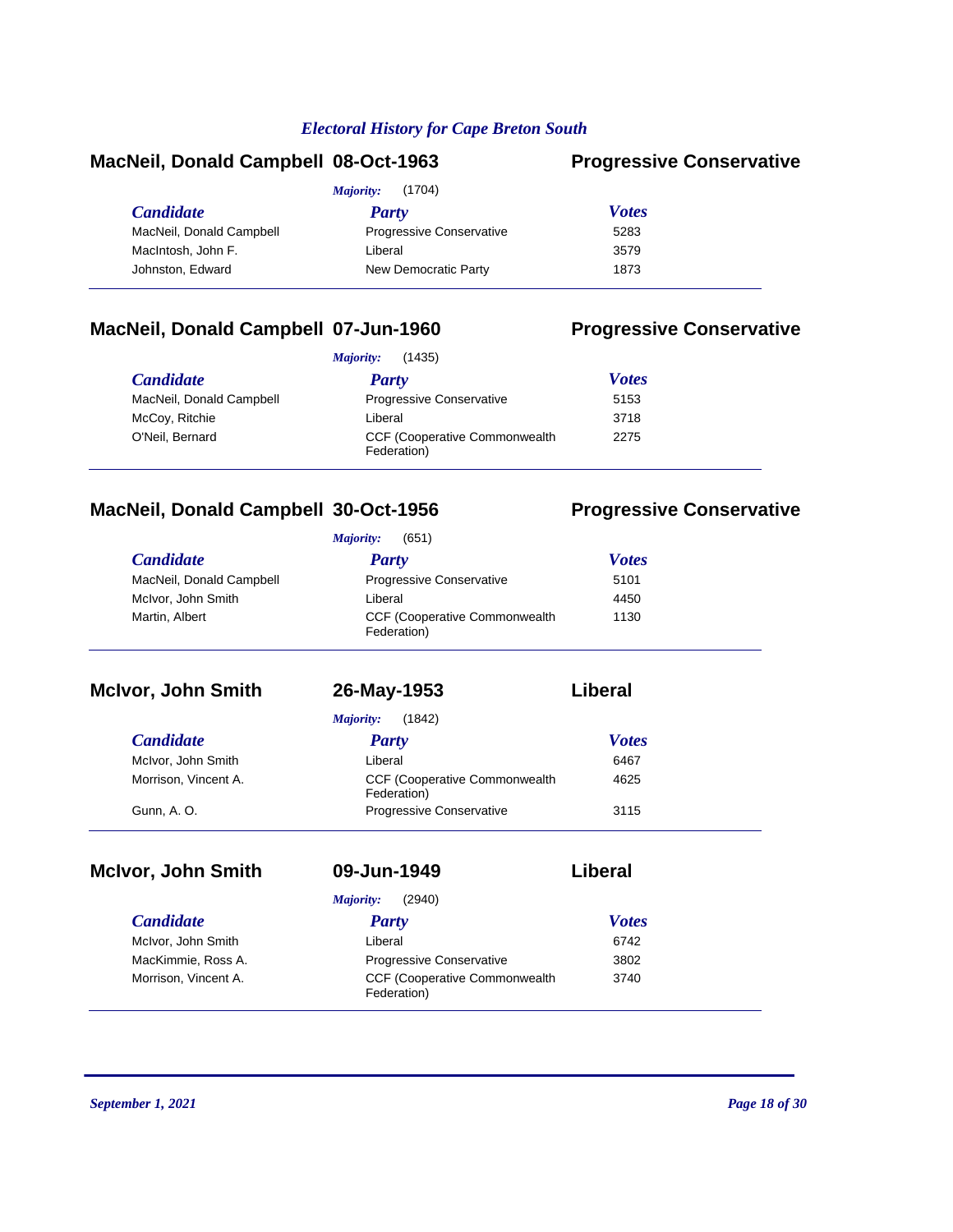| <b>McIvor, John Smith</b> | 23-Oct-1945                                          | Liberal      |
|---------------------------|------------------------------------------------------|--------------|
|                           | (330)<br>Majority:                                   |              |
| <b>Candidate</b>          | Party                                                | <b>Votes</b> |
| McIvor, John Smith        | Liberal                                              | 4778         |
| MacDonald, Donald         | <b>CCF (Cooperative Commonwealth)</b><br>Federation) | 4448         |
| Cameron, Malcolm          | Progressive Conservative                             | 1861         |

### **MacDonald, Donald 28-Oct-1941 CCF (Cooperative Commonwealth Federation)**

|                        | (62)<br>Majority:                            |              |
|------------------------|----------------------------------------------|--------------|
| <b>Candidate</b>       | <b>Party</b>                                 | <b>Votes</b> |
| MacDonald, Donald      | CCF (Cooperative Commonwealth<br>Federation) | 4008         |
| Morrison, George McKay | Liberal                                      | 3946         |
| McLean, Donald J.      | Progressive Conservative                     | 3019         |

## **Morrison, George McKay 29-Jun-1937 Liberal**

|                           | (452)<br>Majority:              |              |  |
|---------------------------|---------------------------------|--------------|--|
| <b>Candidate</b>          | Party                           | <b>Votes</b> |  |
| Morrison, George McKay    | Liberal                         | 5879         |  |
| Harrington, Gordon Sidney | <b>Progressive Conservative</b> | 5427         |  |

**22-Aug-1933 Liberal Conservative**

### **Harrington, Gordon Sidney**

*Majority:* (107)

| <b>Candidate</b>             | Party                                                | <b>Votes</b> |
|------------------------------|------------------------------------------------------|--------------|
| Harrington, Gordon Sidney    | Liberal Conservative                                 | 4757         |
| Patterson, Malcolm Alexander | Liberal                                              | 4650         |
| Mackay, Lauchlin D.          | <b>CCF (Cooperative Commonwealth)</b><br>Federation) | 1451         |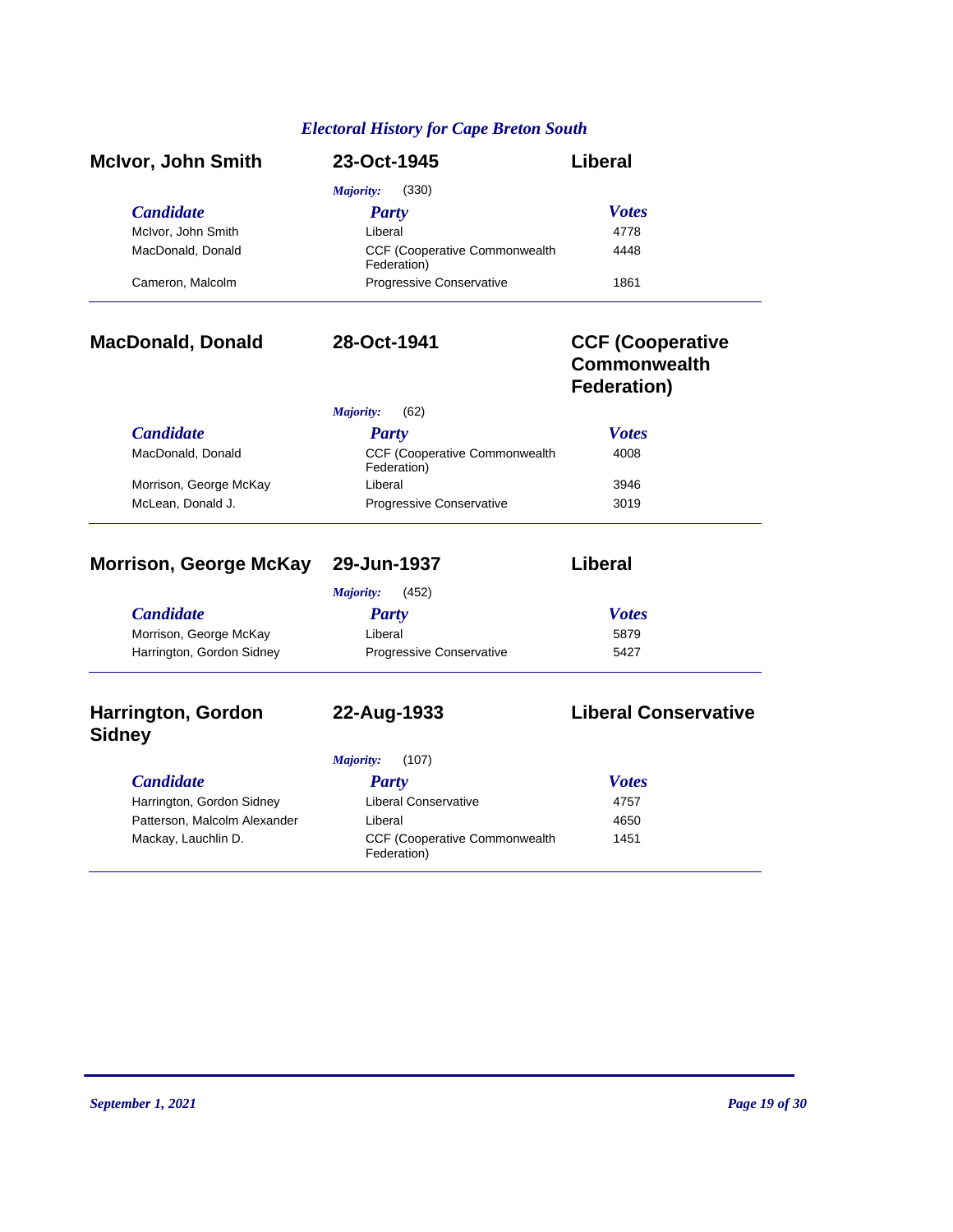# **Electoral History for Cape Breton County**

*Including Former Electoral District Names*



**Report Created for Nova Scotia Legislature Website by the Nova Scotia Legislative Library**

*The returns as presented here are not official. Every effort has been made to make these results as accurate as possible. Return information was compiled from official electoral return reports and from newspapers of the day.*

*The number of votes is listed as 0 if there is no information or the candidate won by acclamation.*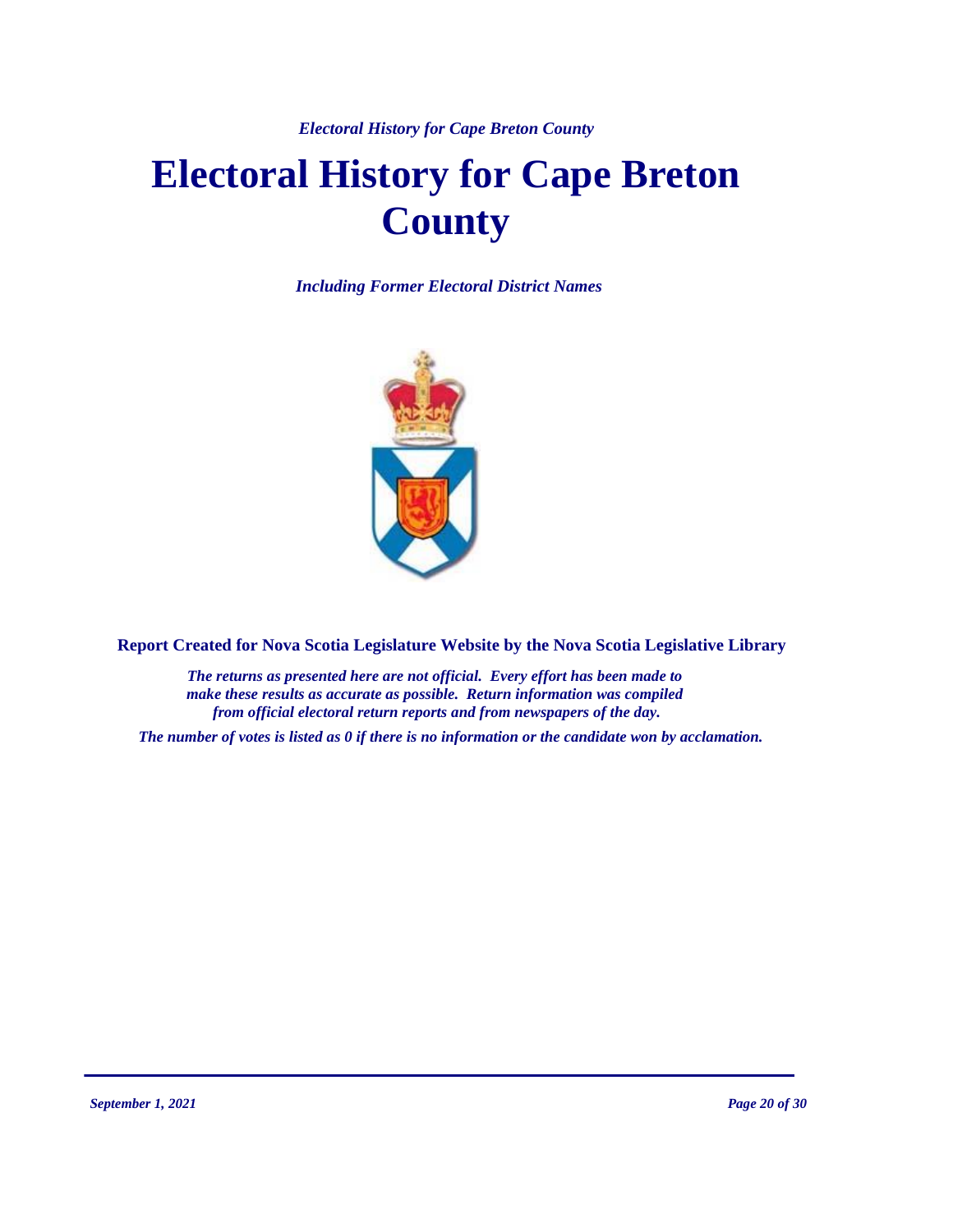# *Cape Breton County*

*In 1925, the counties of Cape Breton and Richmond were divided into three electoral districts: Cape Breton East, Cape Breton Centre, and Richmond-West Cape Breton. (SNS 1925, c. 15, s.2)*

| <b>Member Elected</b>     | <b>Election Date</b> | <b>Party Elected</b> |
|---------------------------|----------------------|----------------------|
| Waye, William Forman      | 27-Jul-1920          | Labour               |
|                           | (2936)<br>Majority:  |                      |
| <b>Candidate</b>          | <b>Party</b>         | <b>Votes</b>         |
| Morrison, J. W.           | Labour               | 9830                 |
| Steele, Joseph            | Labour               | 9800                 |
| Waye, William Forman      | Labour               | 9407                 |
| Richardson, Arthur R.     | Farmers' Party       | 9177                 |
| Carroll, W. F.            | Liberal              | 6471                 |
| Cameron, Daniel Alexander | Liberal              | 5729                 |
| MacGillivray, A. B.       | Liberal              | 5334                 |
| MacDonald, N.             | Liberal              | 5270                 |
| McArthur, Neil R.         | Liberal Conservative | 2809                 |
| MacCormick, A. C.         | Liberal Conservative | 2749                 |
| Forbes, Ewen MacKay       | Liberal Conservative | 2343                 |
| Smith, Charles B.         | Liberal Conservative | 2338                 |

**Steele, Joseph 27-Jul-1920 Labour**

*Majority:* (3329)

| Morrison, J. W.           | Labour                      | 9830 |
|---------------------------|-----------------------------|------|
| Steele, Joseph            | Labour                      | 9800 |
| Waye, William Forman      | Labour                      | 9407 |
| Richardson, Arthur R.     | Farmers' Party              | 9177 |
| Carroll, W. F.            | Liberal                     | 6471 |
| Cameron, Daniel Alexander | Liberal                     | 5729 |
| MacGillivray, A. B.       | Liberal                     | 5334 |
| MacDonald, N.             | Liberal                     | 5270 |
| McArthur, Neil R.         | Liberal Conservative        | 2809 |
| MacCormick, A. C.         | Liberal Conservative        | 2749 |
| Forbes, Ewen MacKay       | Liberal Conservative        | 2343 |
| Smith, Charles B.         | <b>Liberal Conservative</b> | 2338 |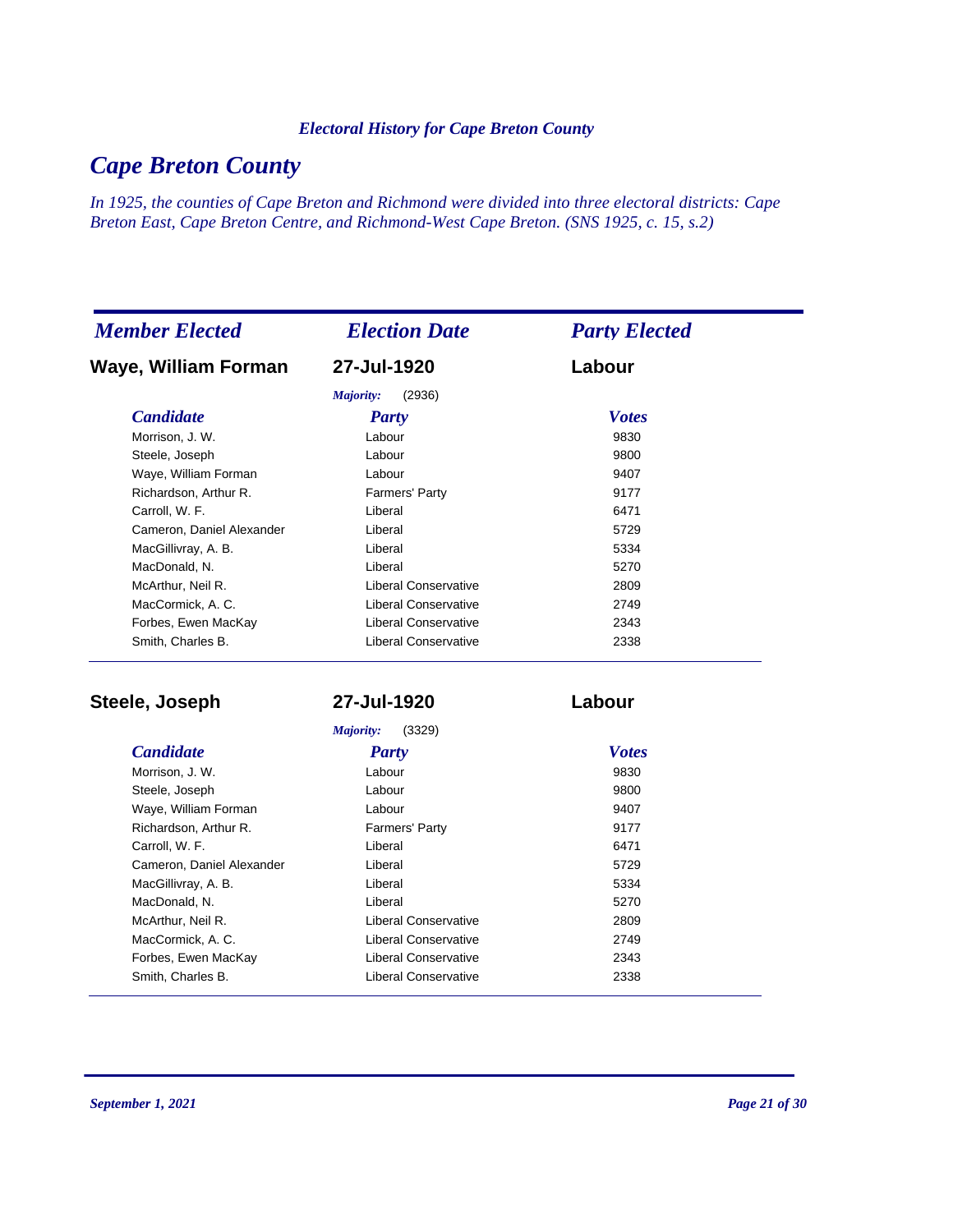## **Richardson, Arthur R. 27-Jul-1920 Farmers' Party**

|                           | (2706)<br>Majority:  |              |
|---------------------------|----------------------|--------------|
| <b>Candidate</b>          | Party                | <b>Votes</b> |
| Morrison, J. W.           | Labour               | 9830         |
| Steele, Joseph            | Labour               | 9800         |
| Waye, William Forman      | Labour               | 9407         |
| Richardson, Arthur R.     | Farmers' Party       | 9177         |
| Carroll, W. F.            | Liberal              | 6471         |
| Cameron, Daniel Alexander | Liberal              | 5729         |
| MacGillivray, A. B.       | Liberal              | 5334         |
| MacDonald, N.             | Liberal              | 5270         |
| McArthur, Neil R.         | Liberal Conservative | 2809         |
| MacCormick, A. C.         | Liberal Conservative | 2749         |
| Forbes, Ewen MacKay       | Liberal Conservative | 2343         |
| Smith, Charles B.         | Liberal Conservative | 2338         |

# **Morrison, Daniel William 27-Jul-1920 Labour**

|                           | (3359)<br>Majority:   |              |
|---------------------------|-----------------------|--------------|
| <i>Candidate</i>          | Party                 | <b>Votes</b> |
| Morrison. J. W.           | Labour                | 9830         |
| Steele, Joseph            | Labour                | 9800         |
| Waye, William Forman      | Labour                | 9407         |
| Richardson, Arthur R.     | <b>Farmers' Party</b> | 9177         |
| Carroll, W. F.            | Liberal               | 6471         |
| Cameron, Daniel Alexander | Liberal               | 5729         |
| MacGillivray, A. B.       | Liberal               | 5334         |
| MacDonald, N.             | Liberal               | 5270         |
| McArthur, Neil R.         | Liberal Conservative  | 2809         |
| MacCormick, A. C.         | Liberal Conservative  | 2749         |
| Forbes, Ewen MacKay       | Liberal Conservative  | 2343         |
| Smith, Charles B.         | Liberal Conservative  | 2338         |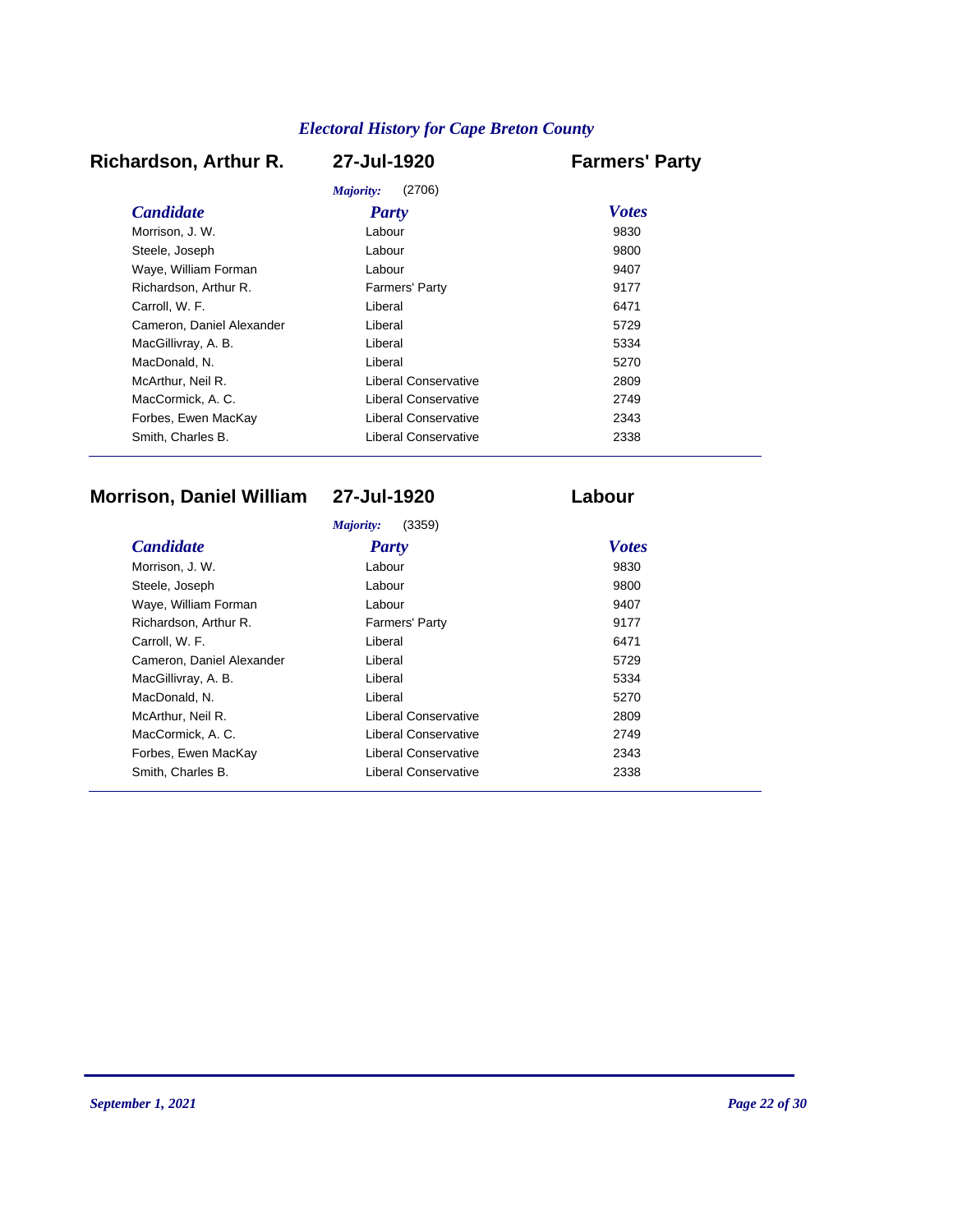### **Ferguson, Neil 20-Jun-1916 Liberal Conservative**

| <i>Majority:</i><br>(121) |                      |              |  |  |
|---------------------------|----------------------|--------------|--|--|
| <b>Candidate</b>          | <b>Party</b>         | <b>Votes</b> |  |  |
| Douglas, John Carey       | Liberal Conservative | 7381         |  |  |
| Cameron, Daniel Alexander | Liberal              | 7036         |  |  |
| Butts, Robert Hamilton    | Liberal Conservative | 6935         |  |  |
| Ferguson, Neil            | Liberal Conservative | 6885         |  |  |
| Hartigan, D. J.           | Liberal              | 6764         |  |  |
| McDonald, Finlay          | Liberal Conservative | 6721         |  |  |
| McDonald, D. C.           | Liberal              | 6692         |  |  |
| Sullivan, Michael T.      | Liberal              | 6390         |  |  |
| McLachlin, J. B.          | Socialist            | 1038         |  |  |

Butts and Douglas both resigned to contest the 1917 federal election. They were not replaced.

### **Douglas, John Carey 20-Jun-1916 Liberal Conservative**

|                               | (617)<br>Majority:   |              |
|-------------------------------|----------------------|--------------|
| <i>Candidate</i>              | <b>Party</b>         | <b>Votes</b> |
| Douglas, John Carey           | Liberal Conservative | 7381         |
| Cameron, Daniel Alexander     | I iberal             | 7036         |
| <b>Butts. Robert Hamilton</b> | Liberal Conservative | 6935         |
| Ferguson, Neil                | Liberal Conservative | 6885         |
| Hartigan, D. J.               | I iberal             | 6764         |
| McDonald, Finlay              | Liberal Conservative | 6721         |
| McDonald, D.C.                | I iberal             | 6692         |
| Sullivan. Michael T.          | Liberal              | 6390         |
| McLachlin. J. B.              | Socialist            | 1038         |

Butts and Douglas both resigned to contest the 1917 federal election. They were not replaced.

### **Cameron, Daniel Alexander**

### *Majority:* (272)

### *Candidate Party Votes* Douglas, John Carey Liberal Conservative 7381 Cameron, Daniel Alexander Liberal Liberal 2036 Butts, Robert Hamilton Liberal Conservative 6935 Ferguson, Neil **Example 2018** Liberal Conservative **6885** Hartigan, D. J. Chartigan, D. J. Chartigan, D. J. Chartigan, D. J. Chartigan, C. Chartigan, C. Chartigan, C. Chartes and C. Chartes and C. Chartes and C. Chartes and C. Chartes and C. Chartes and C. Chartes and C. Chartes McDonald, Finlay **McDonald, Finlay Liberal Conservative** 6721 McDonald, D. C. C. C. Liberal Liberal Contract Contract Contract Contract Contract Contract Contract Contract Contract Contract Contract Contract Contract Contract Contract Contract Contract Contract Contract Contract Cont Sullivan, Michael T. Christian Communication Communication Communication Communication Communication Communication Communication Communication Communication Communication Communication Communication Communication Communica McLachlin, J. B. Socialist Socialist 1038

**20-Jun-1916 Liberal**

Butts and Douglas both resigned to contest the 1917 federal election. They were not replaced.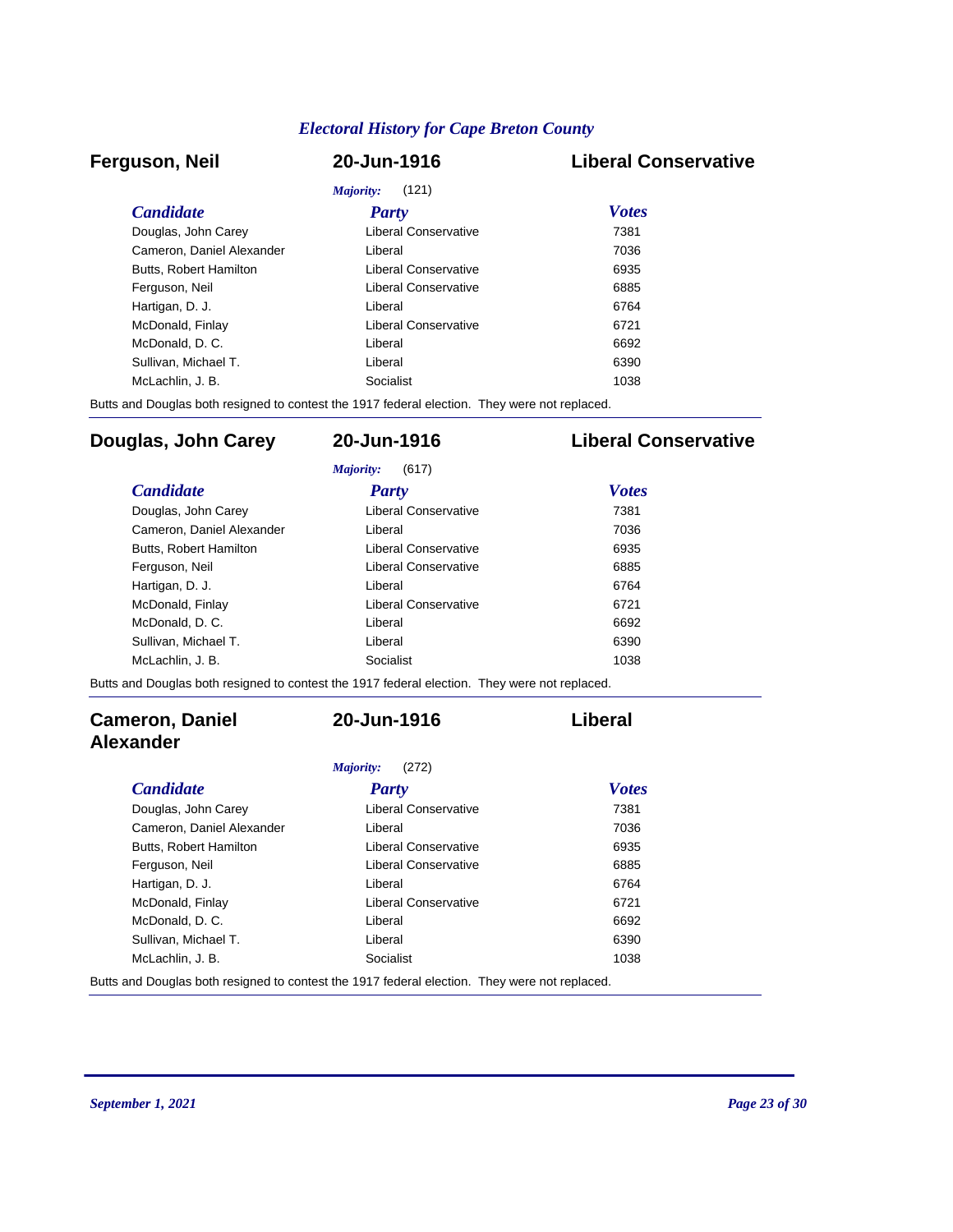### **Butts, Robert Hamilton 20-Jun-1916 Liberal Conservative** *Majority:* (171)

|                           | <i>Majority</i> : (171) |              |  |
|---------------------------|-------------------------|--------------|--|
| <i>Candidate</i>          | Party                   | <b>Votes</b> |  |
| Douglas, John Carey       | Liberal Conservative    | 7381         |  |
| Cameron, Daniel Alexander | Liberal                 | 7036         |  |
| Butts, Robert Hamilton    | Liberal Conservative    | 6935         |  |
| Ferguson, Neil            | Liberal Conservative    | 6885         |  |
| Hartigan, D. J.           | Liberal                 | 6764         |  |
| McDonald, Finlay          | Liberal Conservative    | 6721         |  |
| McDonald, D. C.           | Liberal                 | 6692         |  |
| Sullivan, Michael T.      | Liberal                 | 6390         |  |
| McLachlin, J. B.          | Socialist               | 1038         |  |

Butts and Douglas both resigned to contest the 1917 federal election. They were not replaced.

### **Douglas, John Carey 14-Jun-1911 Liberal Conservative**

| <b>Candidate</b>       | <b>Party</b>         | <b>Votes</b> |
|------------------------|----------------------|--------------|
| Douglas, John Carey    | Liberal Conservative | 6252         |
| Butts, Robert Hamilton | Liberal Conservative | 6246         |
| Kendall, Arthur Samuel | Liberal              | 5987         |
| Carroll, W. F.         | Liberal              | 5756         |
| McKinnon, Alex         | Socialist            | 713          |

### **Butts, Robert Hamilton 14-Jun-1911 Liberal Conservative**

| (259)<br>Majority:     |                      |              |
|------------------------|----------------------|--------------|
| <i>Candidate</i>       | <b>Party</b>         | <b>Votes</b> |
| Douglas, John Carey    | Liberal Conservative | 6252         |
| Butts, Robert Hamilton | Liberal Conservative | 6246         |
| Kendall, Arthur Samuel | Liberal              | 5987         |
| Carroll, W. F.         | Liberal              | 5756         |
| McKinnon, Alex         | Socialist            | 713          |

## **Kendall, Arthur Samuel 20-Jun-1906 Liberal**

### *Majority:* (448)

| <i>Candidate</i>       | <b>Party</b>         | <b>Votes</b> |  |
|------------------------|----------------------|--------------|--|
| Kendall, Arthur Samuel | Liberal              | 5225         |  |
| Gillis, Neil J.        | Liberal              | 4897         |  |
| Madden, J. W.          | Liberal Conservative | 4777         |  |
| Butts, Robert Hamilton | Liberal Conservative | 4702         |  |
|                        |                      |              |  |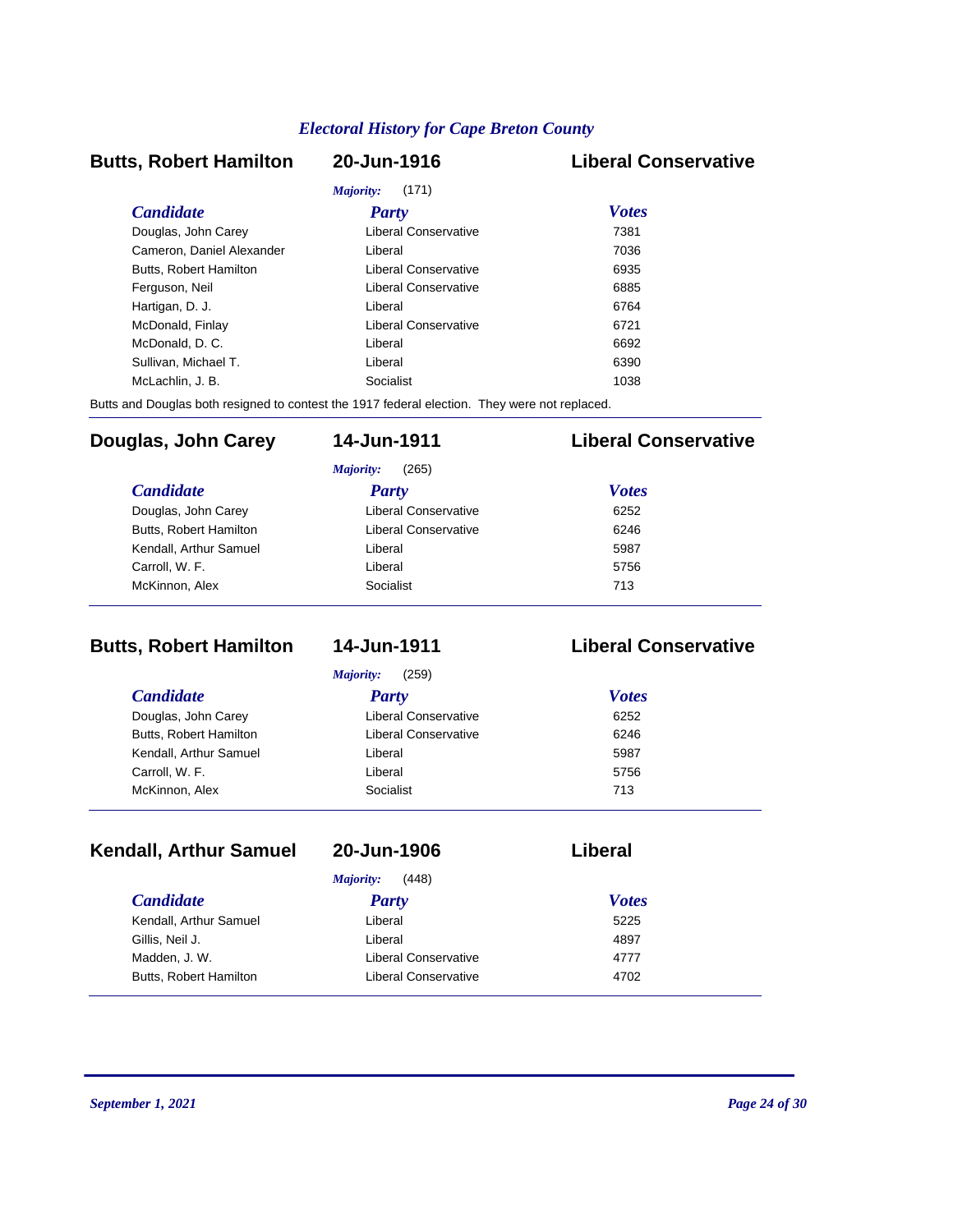| Gillis, Neil J.        | 20-Jun-1906          | Liberal      |  |
|------------------------|----------------------|--------------|--|
|                        | (120)<br>Majority:   |              |  |
| <b>Candidate</b>       | Party                | <b>Votes</b> |  |
| Kendall, Arthur Samuel | Liberal              | 5225         |  |
| Gillis, Neil J.        | Liberal              | 4897         |  |
| Madden, J. W.          | Liberal Conservative | 4777         |  |
| Butts, Robert Hamilton | Liberal Conservative | 4702         |  |

### **Kendall, Arthur Samuel 15-Dec-1904 (By-election) Liberal**

| (2190)<br>Majority:    |         |              |
|------------------------|---------|--------------|
| <b>Candidate</b>       | Party   | <b>Votes</b> |
| Kendall, Arthur Samuel | Liberal | 4270         |
| Boyd, James            | Liberal | 2080         |

## **McKenzie, Daniel Duncan 02-Oct-1901 Liberal**

| <i>Candidate</i>        | Party                | <b>Votes</b> |
|-------------------------|----------------------|--------------|
| McKenzie, Daniel Duncan | Liberal              | 3840         |
| Gillis, Neil J.         | Liberal              | 3691         |
| McKinnon, Colin         | Liberal Conservative | 2205         |
| Mullins, Vincent        | Liberal Conservative | 2157         |

McKenzie resigned to contest the federal election of November 3, 1904.

| Gillis, Neil J.         | 02-Oct-1901          | Liberal      |
|-------------------------|----------------------|--------------|
|                         | (1486)<br>Majority:  |              |
| <b>Candidate</b>        | <b>Party</b>         | <b>Votes</b> |
| McKenzie, Daniel Duncan | Liberal              | 3840         |
| Gillis, Neil J.         | Liberal              | 3691         |
| McKinnon, Colin         | Liberal Conservative | 2205         |
| Mullins, Vincent        | Liberal Conservative | 2157         |

McKenzie resigned to contest the federal election of November 3, 1904.

### **McKenzie, Daniel Duncan 12-Dec-1900 (By-election) Liberal**

| (861)<br>Majority:      |                             |              |
|-------------------------|-----------------------------|--------------|
| <b>Candidate</b>        | <b>Party</b>                | <b>Votes</b> |
| McKenzie, Daniel Duncan | Liberal                     | 3354         |
| Gillis, Neil J.         | Liberal                     | 3161         |
| McDonald, Henry         | <b>Liberal Conservative</b> | 2493         |
| McKinnon, Colin         | Liberal Conservative        | 2271         |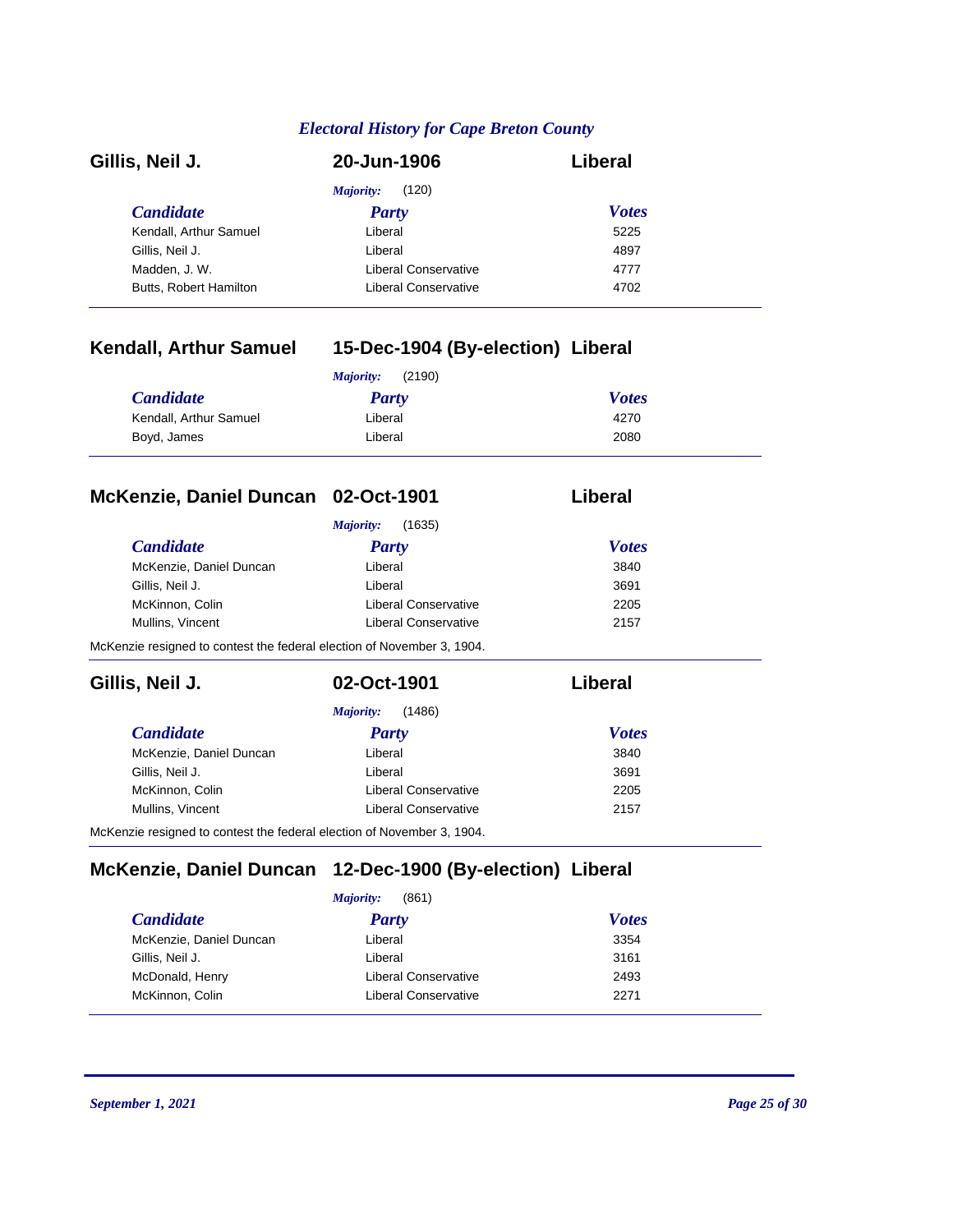| Gillis, Neil J.                                                                                | 12-Dec-1900 (By-election) Liberal |                             |  |
|------------------------------------------------------------------------------------------------|-----------------------------------|-----------------------------|--|
|                                                                                                | (668)<br>Majority:                |                             |  |
| <b>Candidate</b>                                                                               | <b>Party</b>                      | <b>Votes</b>                |  |
| McKenzie, Daniel Duncan                                                                        | Liberal                           | 3354                        |  |
| Gillis, Neil J.                                                                                | Liberal                           | 3161                        |  |
| McDonald, Henry                                                                                | Liberal Conservative              | 2493                        |  |
| McKinnon, Colin                                                                                | <b>Liberal Conservative</b>       | 2271                        |  |
| <b>Kendall, Arthur Samuel</b>                                                                  | 20-Apr-1897                       | Liberal                     |  |
|                                                                                                | Majority:<br>(1014)               |                             |  |
| <b>Candidate</b>                                                                               | <b>Party</b>                      | <b>Votes</b>                |  |
| Kendall, Arthur Samuel                                                                         | Liberal                           | 3705                        |  |
| Johnston, Alexander                                                                            | Liberal                           | 3559                        |  |
| McCormick, John                                                                                | Liberal Conservative              | 2691                        |  |
| McKay, William                                                                                 | <b>Liberal Conservative</b>       | 2669                        |  |
| Kendall and Johnston both resigned to contest the federal general election of November 7, 1900 |                                   |                             |  |
| <b>Johnston, Alexander</b>                                                                     | 20-Apr-1897                       | Liberal                     |  |
|                                                                                                | <b>Majority:</b><br>(868)         |                             |  |
| <b>Candidate</b>                                                                               | <b>Party</b>                      | <b>Votes</b>                |  |
| Kendall, Arthur Samuel                                                                         | Liberal                           | 3705                        |  |
| Johnston, Alexander                                                                            | Liberal                           | 3559                        |  |
| McCormick, John                                                                                | <b>Liberal Conservative</b>       | 2691                        |  |
| McKay, William                                                                                 | <b>Liberal Conservative</b>       | 2669                        |  |
| Kendall and Johnston both resigned to contest the federal general election of November 7, 1900 |                                   |                             |  |
| <b>McCormick, John</b>                                                                         | 15-Mar-1894                       | <b>Liberal Conservative</b> |  |
|                                                                                                | (230)<br><b>Majority:</b>         |                             |  |
| <b>Candidate</b>                                                                               | <b>Party</b>                      | <b>Votes</b>                |  |
| MacKay, William                                                                                | <b>Liberal Conservative</b>       | 2885                        |  |
| McCormick, John                                                                                | <b>Liberal Conservative</b>       | 2822                        |  |
| McPherson, Joseph                                                                              | Liberal                           | 2592                        |  |
| MacDonald, Angus John                                                                          | Liberal                           | 2552                        |  |
| MacKay, William                                                                                | 15-Mar-1894                       | <b>Liberal Conservative</b> |  |
|                                                                                                | Majority:<br>(293)                |                             |  |
| <b>Candidate</b>                                                                               | <b>Party</b>                      | <b>Votes</b>                |  |
| MacKay, William                                                                                | Liberal Conservative              | 2885                        |  |
| McCormick, John                                                                                | <b>Liberal Conservative</b>       | 2822                        |  |
|                                                                                                |                                   |                             |  |
| McPherson, Joseph                                                                              | Liberal                           | 2592                        |  |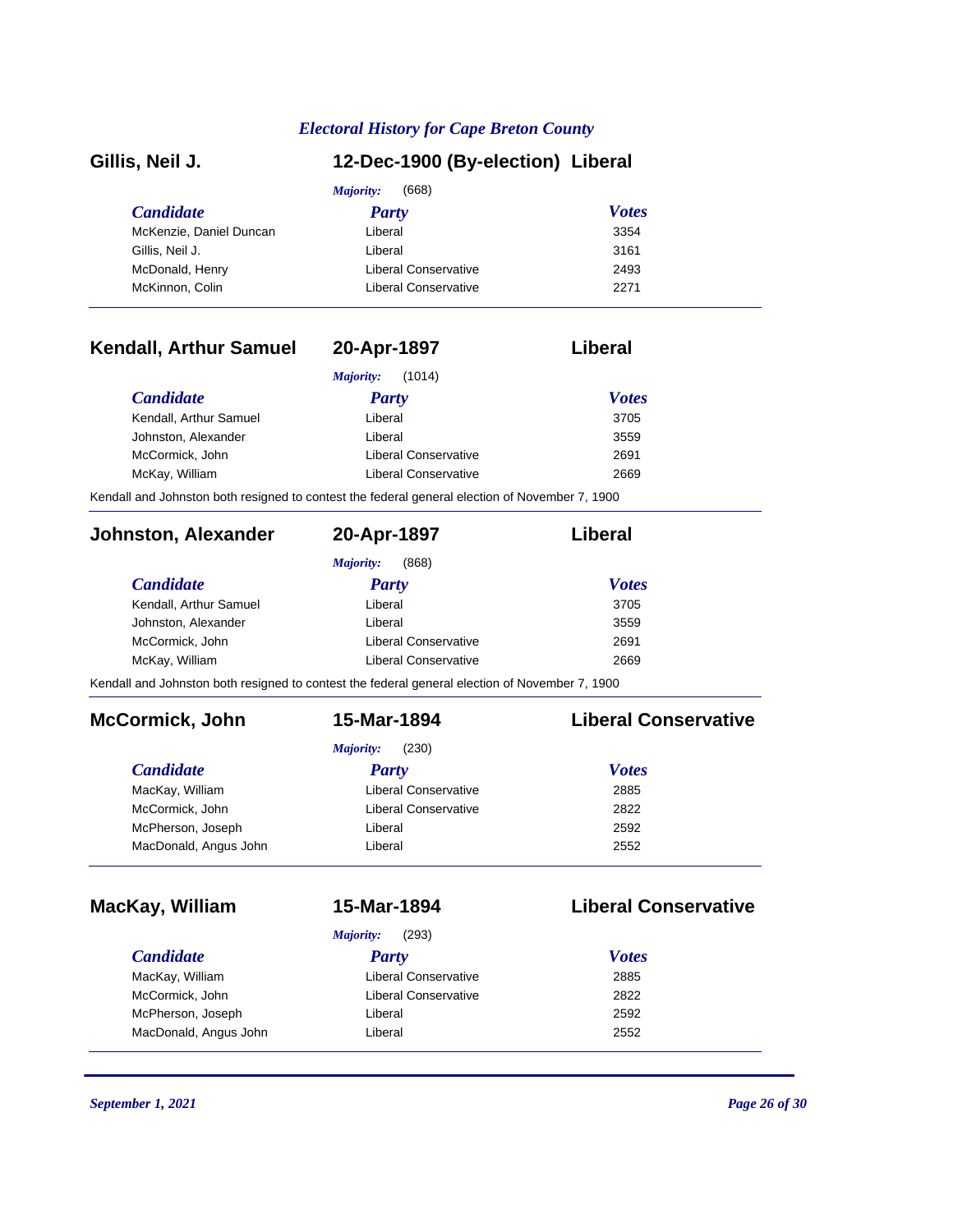| <b>McPherson, Joseph</b>     | 05-Mar-1891 (By-election) Liberal |                             |
|------------------------------|-----------------------------------|-----------------------------|
|                              | (370)<br>Majority:                |                             |
| <b>Candidate</b>             | <b>Party</b>                      | <b>Votes</b>                |
| McPherson, Joseph            | Liberal                           | 1975                        |
| McCormick, John              | <b>Liberal Conservative</b>       | 1605                        |
| <b>McPherson, Joseph</b>     | 21-May-1890                       | Liberal                     |
|                              | <b>Majority:</b><br>(438)         |                             |
| <b>Candidate</b>             | <b>Party</b>                      | <b>Votes</b>                |
| MacDonald, Angus John        | Liberal                           | 2681                        |
| McPherson, Joseph            | Liberal                           | 2579                        |
| McKay, William               | <b>Liberal Conservative</b>       | 2141                        |
| Chisholm, Colin              | <b>Liberal Conservative</b>       | 2097                        |
| <b>MacDonald, Angus John</b> | 21-May-1890                       | Liberal                     |
|                              | Majority:<br>(540)                |                             |
| <b>Candidate</b>             | <b>Party</b>                      | <b>Votes</b>                |
| MacDonald, Angus John        | Liberal                           | 2681                        |
| McPherson, Joseph            | Liberal                           | 2579                        |
| McKay, William               | <b>Liberal Conservative</b>       | 2141                        |
| Chisholm, Colin              | <b>Liberal Conservative</b>       | 2097                        |
| MacKay, William              | 15-Jun-1886                       | <b>Liberal Conservative</b> |
|                              | <b>Majority:</b><br>(309)         |                             |
| <b>Candidate</b>             | <b>Party</b>                      | <b>Votes</b>                |
| Chisholm, Colin              | Liberal Conservative              | 1633                        |
| MacKay, William              | <b>Liberal Conservative</b>       | 1562                        |
| Murray, George H.            | Liberal                           | 1253                        |
| Gillies, Ronald              | Liberal                           | 745                         |
| Chisholm, Colin              | 15-Jun-1886                       | <b>Liberal Conservative</b> |
|                              | Majority:<br>(380)                |                             |
| <b>Candidate</b>             | <b>Party</b>                      | <b>Votes</b>                |
| Chisholm, Colin              | Liberal Conservative              | 1633                        |
| MacKay, William              | <b>Liberal Conservative</b>       | 1562                        |
| Murray, George H.            | Liberal                           | 1253                        |
| Gillies, Ronald              | Liberal                           | 745                         |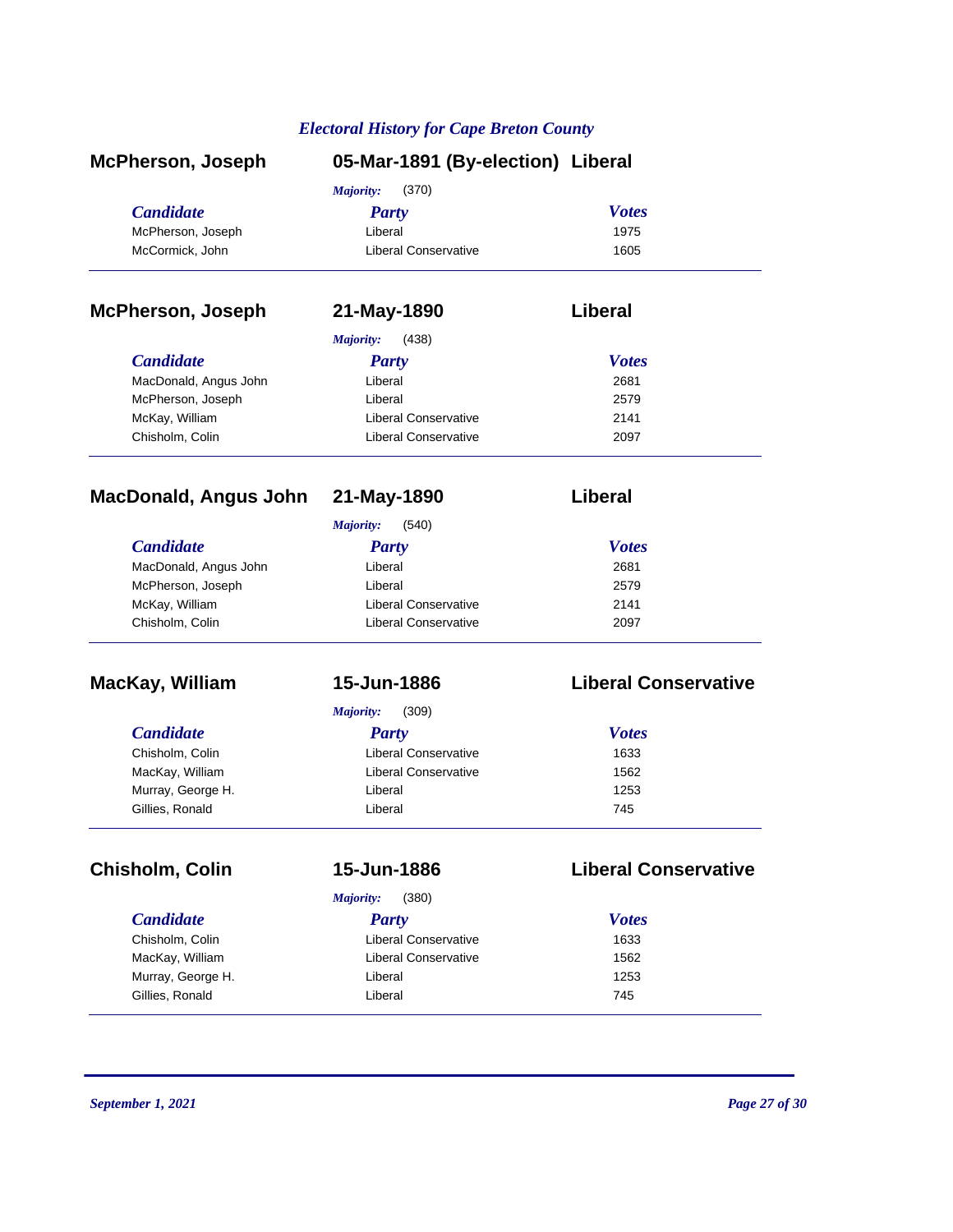| White, Alonzo J.                                                         | 29-Aug-1882 (By-election) Liberal |                             |  |
|--------------------------------------------------------------------------|-----------------------------------|-----------------------------|--|
|                                                                          | (763)<br>Majority:                |                             |  |
| <b>Candidate</b>                                                         | <b>Party</b>                      | <b>Votes</b>                |  |
| White, Alonzo J.                                                         | Liberal                           | 1575                        |  |
| Chisholm, Colin                                                          | <b>Liberal Conservative</b>       | 812                         |  |
| White, Alonzo J.                                                         | 20-Jun-1882                       | Liberal                     |  |
|                                                                          | <b>Majority:</b><br>(408)         |                             |  |
| <b>Candidate</b>                                                         | <b>Party</b>                      | <b>Votes</b>                |  |
| White, Alonzo J.                                                         | Liberal                           | 1600                        |  |
| Buchanan, William                                                        | Liberal                           | 1579                        |  |
| Moseley, Ebenezer Tilton                                                 | <b>Liberal Conservative</b>       | 1192                        |  |
| Chisholm, Colin                                                          | <b>Liberal Conservative</b>       | 1178                        |  |
| White was appointed Attorney General. He was re-elected August 29, 1882. |                                   |                             |  |
| <b>Buchanan, William</b>                                                 | 20-Jun-1882                       | Liberal                     |  |
|                                                                          | Majority:<br>(387)                |                             |  |
| <b>Candidate</b>                                                         | <b>Party</b>                      | <b>Votes</b>                |  |
| White, Alonzo J.                                                         | Liberal                           | 1600                        |  |
| Buchanan, William                                                        | Liberal                           | 1579                        |  |
| Moseley, Ebenezer Tilton                                                 | <b>Liberal Conservative</b>       | 1192                        |  |
| Chisholm, Colin                                                          | <b>Liberal Conservative</b>       | 1178                        |  |
| White was appointed Attorney General. He was re-elected August 29, 1882. |                                   |                             |  |
| <b>Moseley, Ebenezer Tilton</b>                                          | 17-Sep-1878                       | <b>Liberal Conservative</b> |  |
|                                                                          | Majority:<br>(593)                |                             |  |
| <b>Candidate</b>                                                         | <b>Party</b>                      | <b>Votes</b>                |  |
| Moseley, Ebenezer Tilton                                                 | <b>Liberal Conservative</b>       | 1523                        |  |
| McDougall, Hector Francis                                                | <b>Liberal Conservative</b>       | 1027                        |  |

White, Alonzo J. **Liberal Liberal 1930** Hearn, J. H. Christian Muslim Liberal Conservative Conservative 716 McKenzie, D. 614 McVarish, Joseph Liberal Conservative 371 McKinnon, Michael **McKinnon, Michael Conservative** 349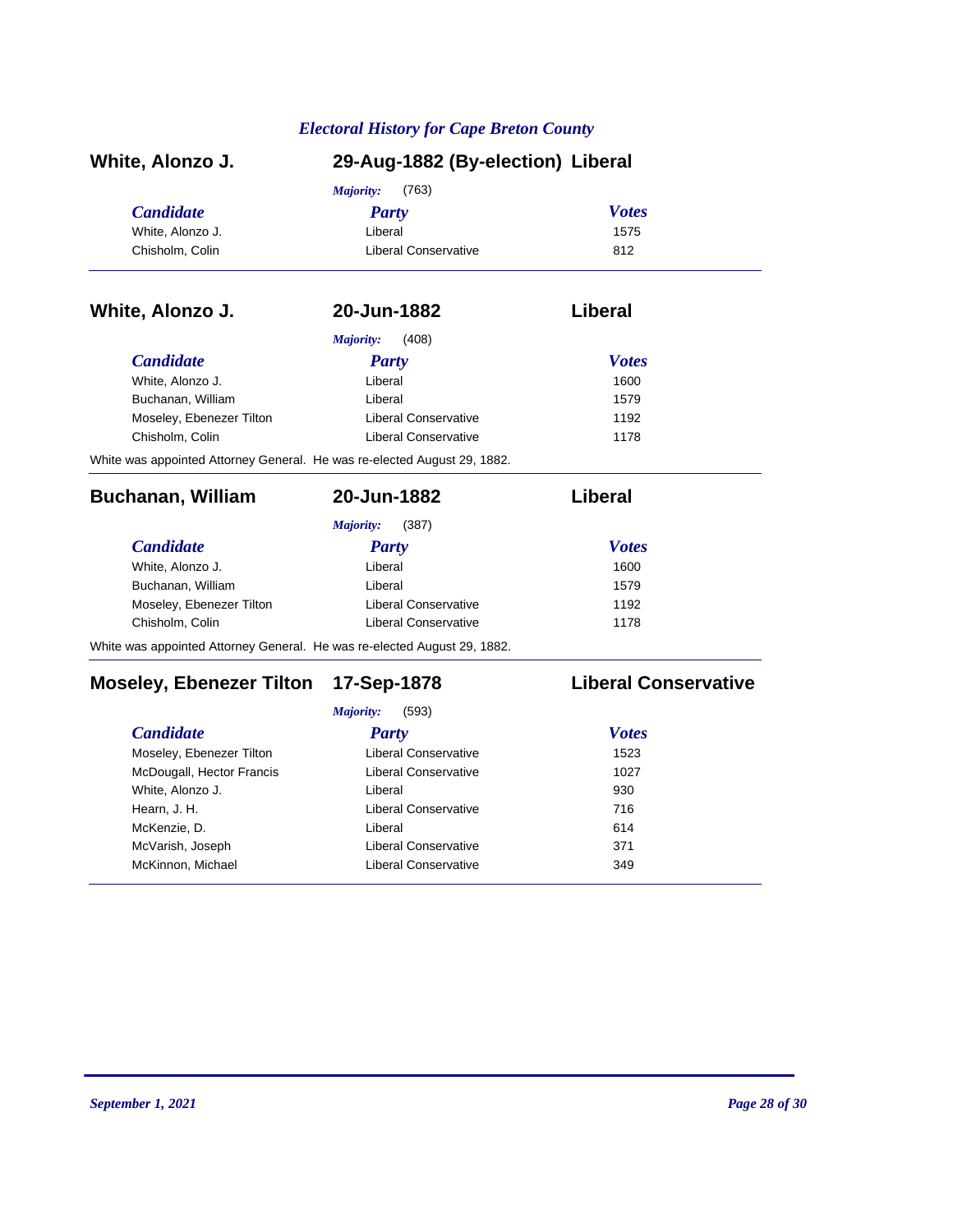### **McDougall, Hector Francis 17-Sep-1878 Liberal Conservative**

|                           | (97)<br>Majority:           |              |  |
|---------------------------|-----------------------------|--------------|--|
| <b>Candidate</b>          | Party                       | <b>Votes</b> |  |
| Moseley, Ebenezer Tilton  | <b>Liberal Conservative</b> | 1523         |  |
| McDougall, Hector Francis | Liberal Conservative        | 1027         |  |
| White, Alonzo J.          | Liberal                     | 930          |  |
| Hearn, J. H.              | Liberal Conservative        | 716          |  |
| McKenzie, D.              | Liberal                     | 614          |  |
| McVarish, Joseph          | Liberal Conservative        | 371          |  |
| McKinnon, Michael         | Liberal Conservative        | 349          |  |
|                           |                             |              |  |

| White, Alonzo J.         | 17-Dec-1874                 | Liberal      |
|--------------------------|-----------------------------|--------------|
|                          | (503)<br>Majority:          |              |
| <b>Candidate</b>         | Party                       | <b>Votes</b> |
| White, Alonzo J.         | Liberal                     | 1129         |
| Moseley, Ebenezer Tilton | Independent                 | 1039         |
| Ferguson, John           | Liberal                     | 626          |
| Hamilton, A. G.          | Liberal Conservative        | 304          |
| Currie, John             | <b>Liberal Conservative</b> | 204          |
|                          |                             |              |

Mosely was elected as an independent, but supported the Liberals.

### **Moseley, Ebenezer Tilton 17-Dec-1874 Independent**

*Candidate Party Votes Majority:* (413) White, Alonzo J. **Example 2018** Liberal 2012 2014 1129 Moseley, Ebenezer Tilton **Independent** 1039 Ferguson, John **Liberal** Liberal **Exercise 19** C<sub>26</sub> Hamilton, A. G. Liberal Conservative 304 Currie, John **Liberal Conservative** 204

Mosely was elected as an independent, but supported the Liberals.

| White, Alonzo J.          | 10-Mar-1874 (By-election) Liberal |               |              |
|---------------------------|-----------------------------------|---------------|--------------|
|                           | <i>Maiority:</i>                  | (Acclamation) |              |
| <b>Candidate</b>          | <b>Party</b>                      |               | <b>Votes</b> |
| White, Alonzo J.          | Liberal                           |               | 0            |
| White won by acclamation. |                                   |               |              |